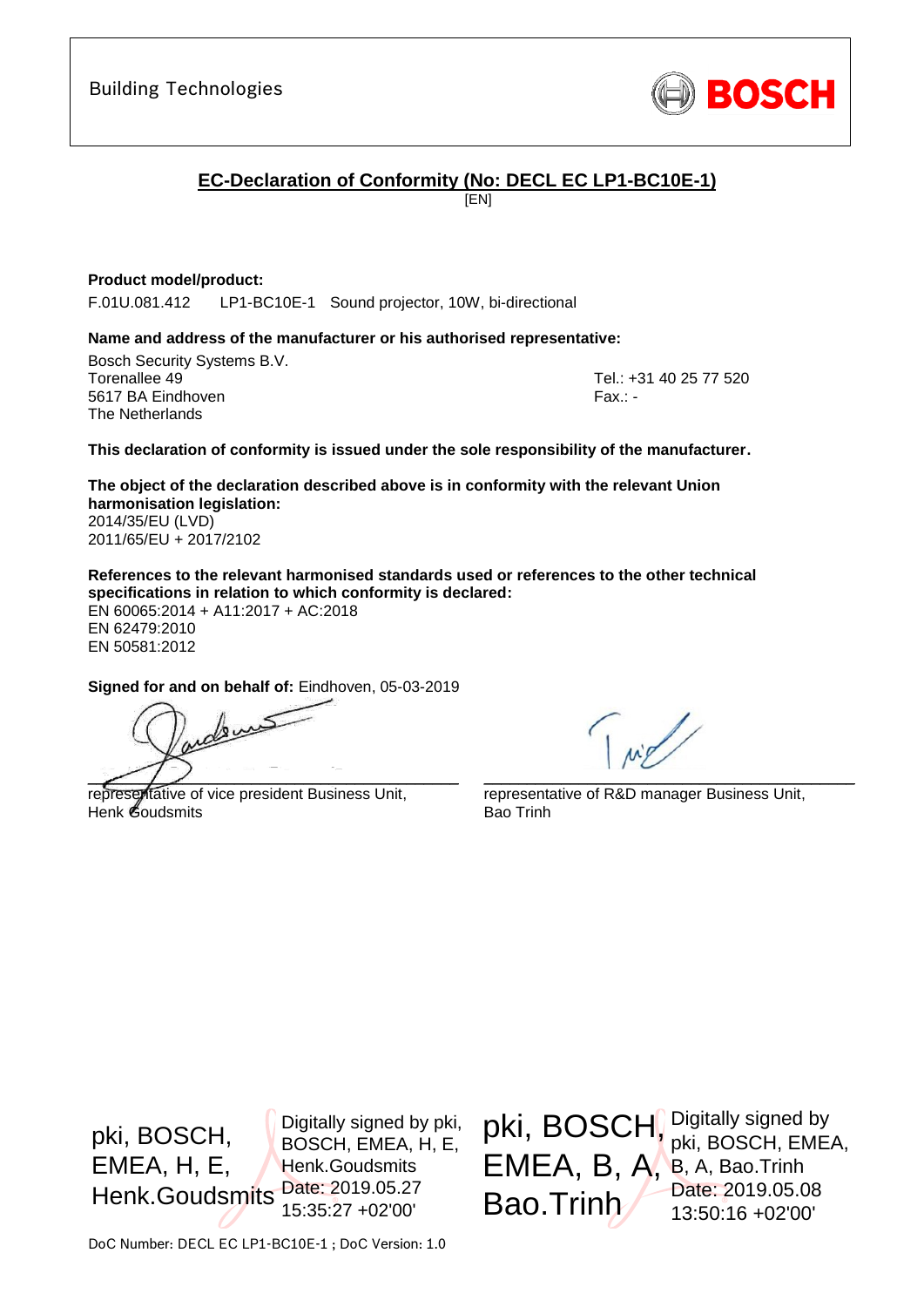**ЕС ДЕКЛАРАЦИЯ ЗА СЪОТВЕТСТВИЕ (№: DECL EC LP1-BC10E-1)**

[BG]

#### **Модел на продукт/продукт:**

F.01U.081.412 LP1-BC10E-1 Sound projector, 10W, bi-directional

#### **Наименование и адрес на производителя или на неговия упълномощен представител:**

Bosch Security Systems B.V. Torenallee 49 Тел.: [+31 40 25 77 520](#page-0-0) 5617 BA Eindhoven факс: [-](#page-0-1) The Netherlands

#### **Настоящата декларация за съответствие е издадена на отговорността на производителя.**

**Предметът на декларацията, описан по-горе, отговаря на съответното законодателство на Съюза за хармонизация[:](#page-0-2)** [2014/35/EU \(LVD\)](#page-0-2) [2011/65/EU + 2017/2102](#page-0-2)

**Позоваване на използваните хармонизирани стандарти или позоваване на други технически спецификации, по отношение на които се декларира съответствие:** EN 60065:2014 + A11:2017 + AC:2018

EN 62479:2010 [E](#page-0-3)[N](#page-0-4) [50](#page-0-6)581:2012

**Подписано за и от името на:** Айндховен, 05-03-2019

\_\_\_\_\_\_\_\_\_\_\_\_\_\_\_\_\_\_\_\_\_\_\_\_\_\_\_\_\_\_\_\_\_\_\_\_\_\_\_\_\_\_\_ представител на вицепрезидента на Бизнес звено, Henk Goudsmits

представител на мениджъра проучване и развитие Бизнес звено, Bao Trinh

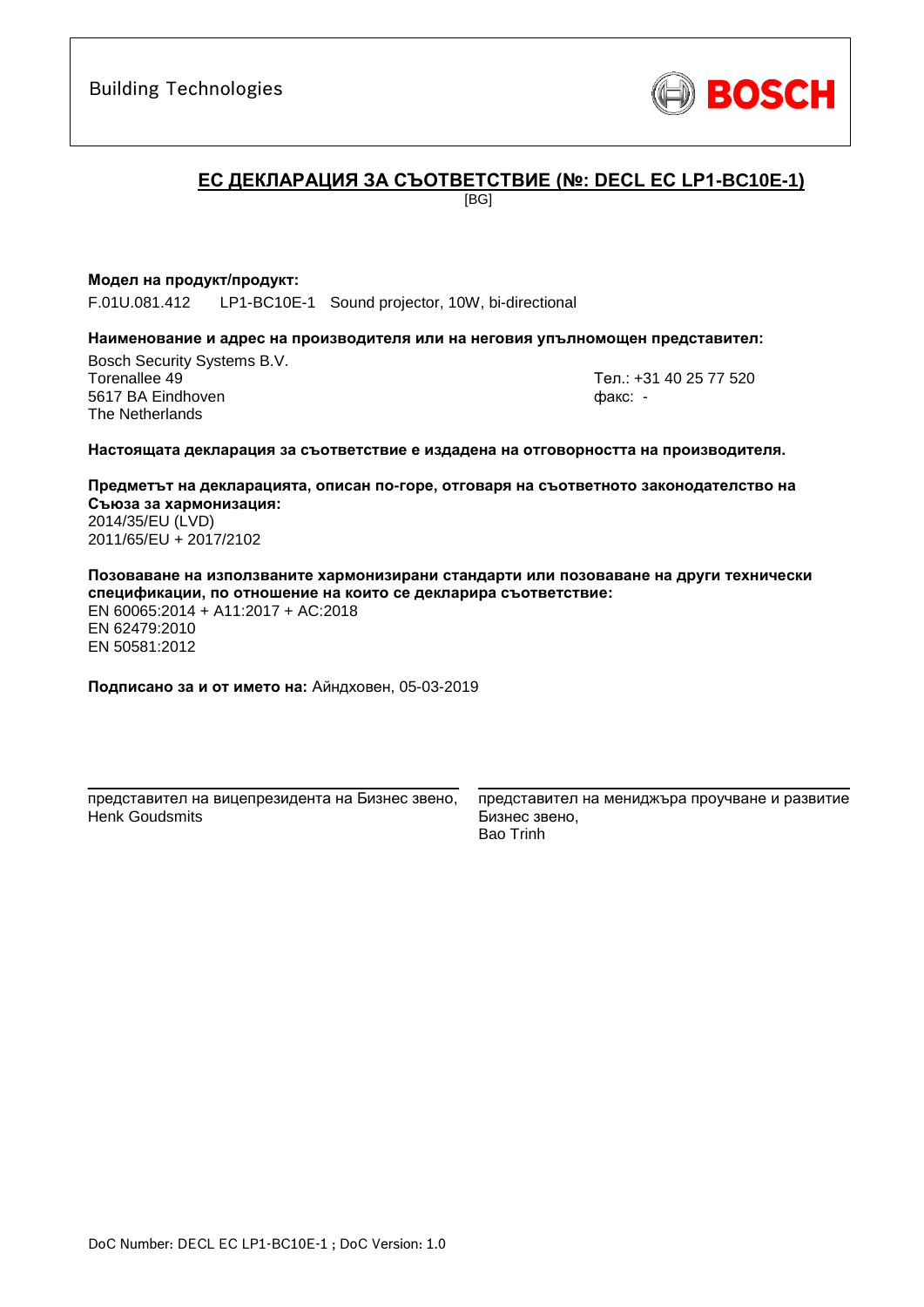

## **DECLARACIÓN UE DE CONFORMIDAD (nº: DECL EC LP1-BC10E-1)**

[ES]

#### **Modelo de producto/producto:**

F.01U.081.412 LP1-BC10E-1 Sound projector, 10W, bi-directional

#### **Nombre y dirección del fabricante o de su representante autorizado:**

Bosch Security Systems B.V. Torenallee 49 Tel.: [+31 40 25 77 520](#page-0-0) 5617 BA Eindhoven Fax.: [-](#page-0-1) The Netherlands

#### **La presente declaración de conformidad se expide bajo la exclusiva responsabilidad del fabricante.**

**El objeto de la declaración descrita anteriormente es conforme con la legislación de armonización pertinente de la Unión[:](#page-0-2)** [2014/35/EU \(LVD\)](#page-0-2) [2011/65/EU + 2017/2102](#page-0-2)

**Referencias a las normas armonizadas pertinentes utilizadas, o referencias a las otras especificaciones técnicas respecto a las cuales se declara la conformidad:** EN 60065:2014 + A11:2017 + AC:2018 EN 62479:2010 [E](#page-0-3)[N](#page-0-4)[50](#page-0-6)581:2012

**Firmado en nombre de:** Eindhoven, 05-03-2019

\_\_\_\_\_\_\_\_\_\_\_\_\_\_\_\_\_\_\_\_\_\_\_\_\_\_\_\_\_\_\_\_\_\_\_\_\_\_\_\_\_\_\_ representante del vicepresidente de la unidad de negocios, Henk Goudsmits

representante del jefe de investigación y desarrollo de la unidad de negocios, Bao Trinh

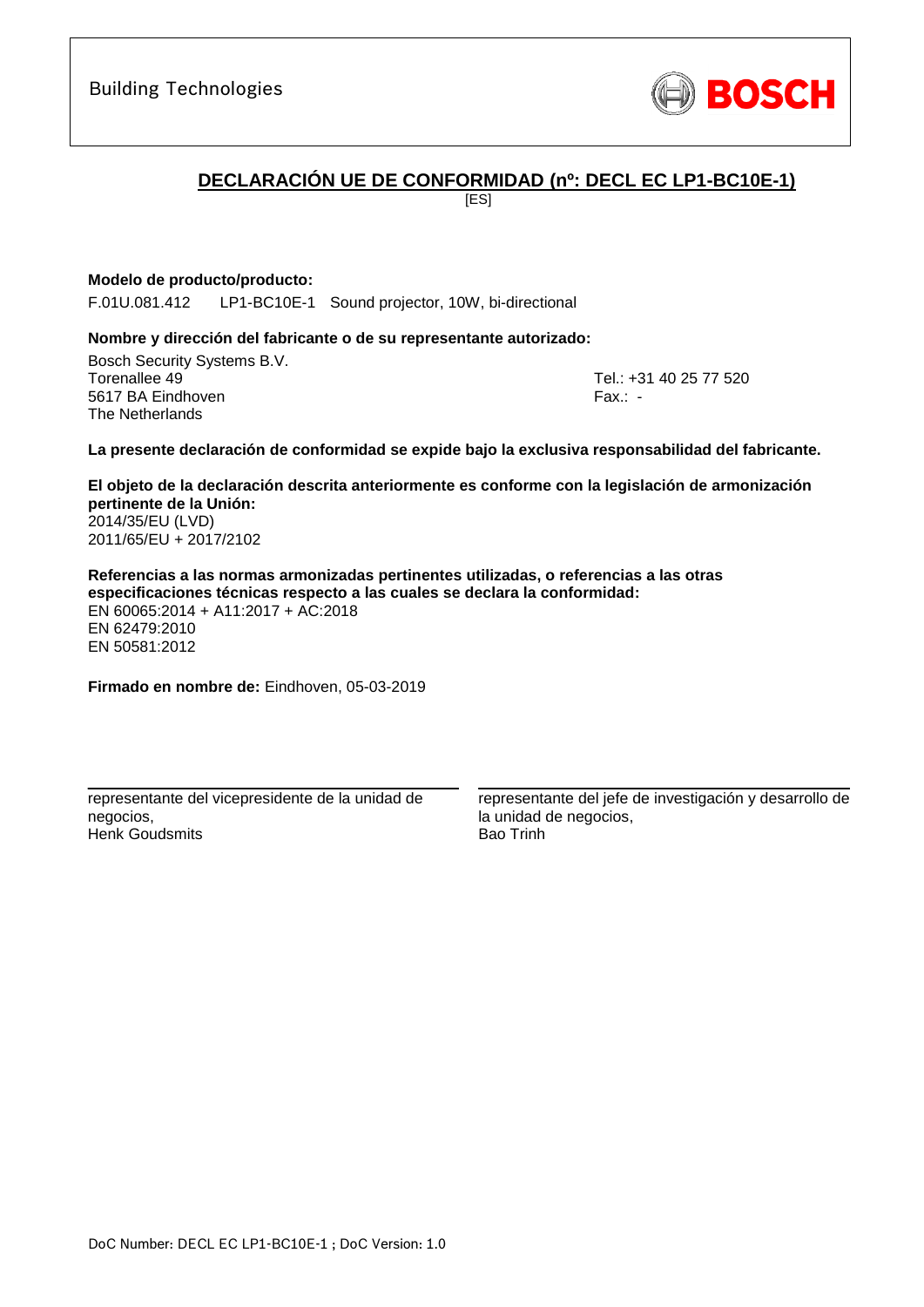zástupce viceprezidenta obchodní jednoty, Henk Goudsmits

**Podepsáno za a jménem:** Eindhoven, 05-03-2019

\_\_\_\_\_\_\_\_\_\_\_\_\_\_\_\_\_\_\_\_\_\_\_\_\_\_\_\_\_\_\_\_\_\_\_\_\_\_\_\_\_\_\_

\_\_\_\_\_\_\_\_\_\_\_\_\_\_\_\_\_\_\_\_\_\_\_\_\_\_\_\_\_\_\_\_\_\_\_\_\_\_\_\_\_\_\_ zástupce ředitele výzkumu a vývoje obchodní jednoty, Bao Trinh

# **EU PROHLÁŠENÍ O SHODĚ (č. DECL EC LP1-BC10E-1)**

 $\overline{IC}$ SI

#### **Model výrobku/výrobek:**

F.01U.081.412 LP1-BC10E-1 Sound projector, 10W, bi-directional

#### **Jméno a adresa výrobce nebo jeho zplnomocněného zástupce:**

Bosch Security Systems B.V. Torenallee 49 Tel.: [+31 40 25 77 520](#page-0-0) 5617 BA Eindhoven Fax.: [-](#page-0-1) Fax.: - Fax.: - Fax.: - Fax.: -The Netherlands

#### **Toto prohlášení o shodě se vydává na výhradní odpovědnost výrobce.**

**Výše popsaný předmět prohlášení je ve shodě s příslušnými harmonizačními právními předpisy Unie[:](#page-0-2)** [2014/35/EU \(LVD\)](#page-0-2) [2011/65/EU + 2017/2102](#page-0-2)

**Odkazy na příslušné harmonizované normy, které byly použity, nebo na jiné technické specifikace, na jejichž základě se shoda prohlašuje:** EN 60065:2014 + A11:2017 + AC:2018 EN 62479:2010 [E](#page-0-3)[N](#page-0-4)[50](#page-0-6)581:2012

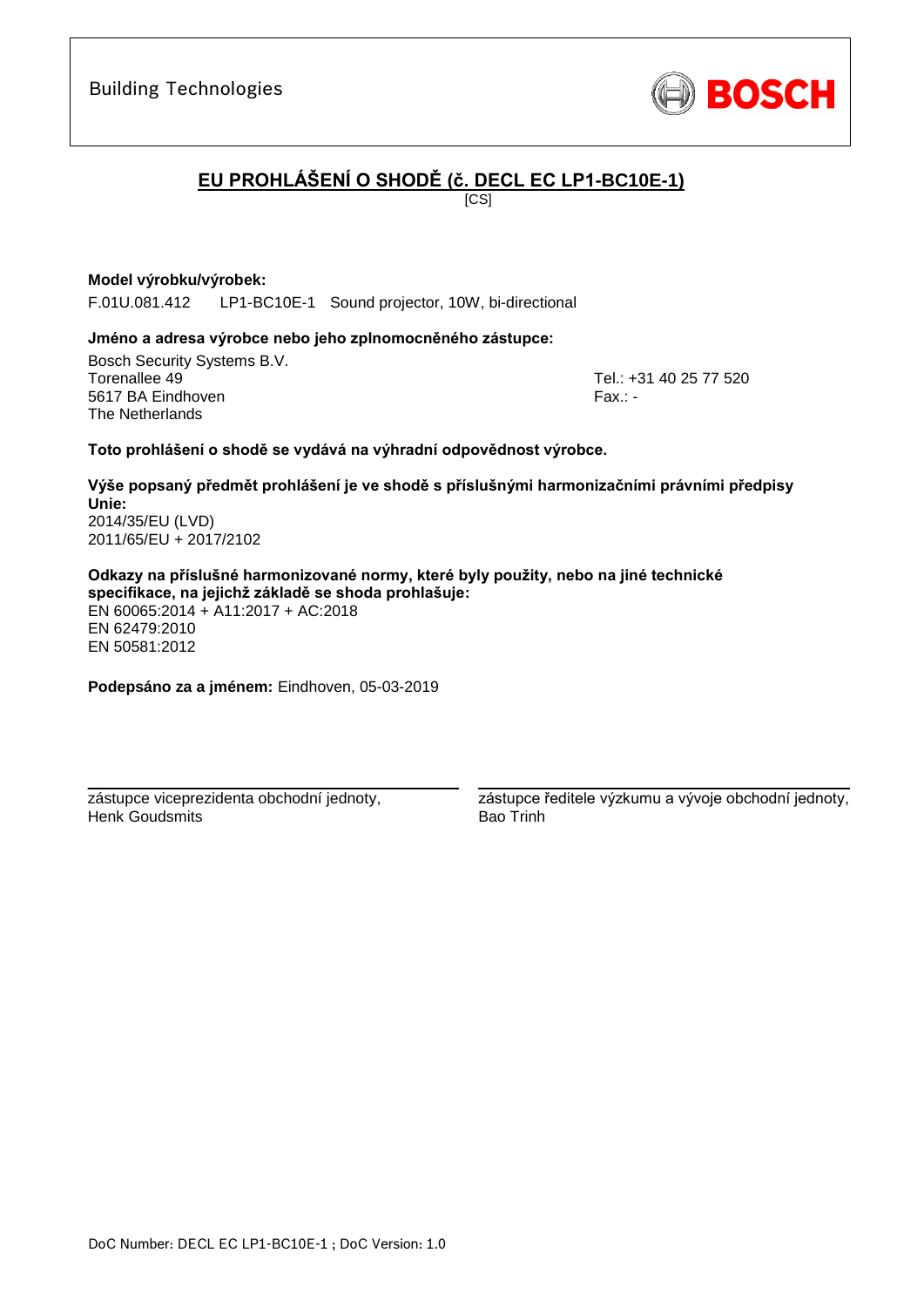

## **EU-OVERENSSTEMMELSESERKLÆRING (Nr. DECL EC LP1-BC10E-1)**

[DA]

#### **Produktmodel/produkt:**

F.01U.081.412 LP1-BC10E-1 Sound projector, 10W, bi-directional

#### **Navn og adresse på fabrikanten eller dennes bemyndigede repræsentant:**

Bosch Security Systems B.V. Torenallee 49 Tel.: [+31 40 25 77 520](#page-0-0) 5617 BA Eindhoven Fax.: [-](#page-0-1) The Netherlands

#### **Denne overensstemmelseserklæring udstedes på fabrikantens ansvar.**

**Genstanden for erklæringen, som beskrevet ovenfor, er i overensstemmelse med den relevante EU-harmoniseringslovgivning[:](#page-0-2)** [2014/35/EU \(LVD\)](#page-0-2) [2011/65/EU + 2017/2102](#page-0-2)

**Referencer til de relevante anvendte harmoniserede standarder eller til de andre tekniske specifikationer, som der erklæres overensstemmelse med:** EN 60065:2014 + A11:2017 + AC:2018 EN 62479:2010 [E](#page-0-3)[N](#page-0-4)[50](#page-0-6)581:2012

**Underskrevet for og på vegne af:** Eindhoven, 05-03-2019

repræsentant for Vice President Business Unit, Henk Goudsmits

\_\_\_\_\_\_\_\_\_\_\_\_\_\_\_\_\_\_\_\_\_\_\_\_\_\_\_\_\_\_\_\_\_\_\_\_\_\_\_\_\_\_\_

repræsentant for R&D manager Business Unit, Bao Trinh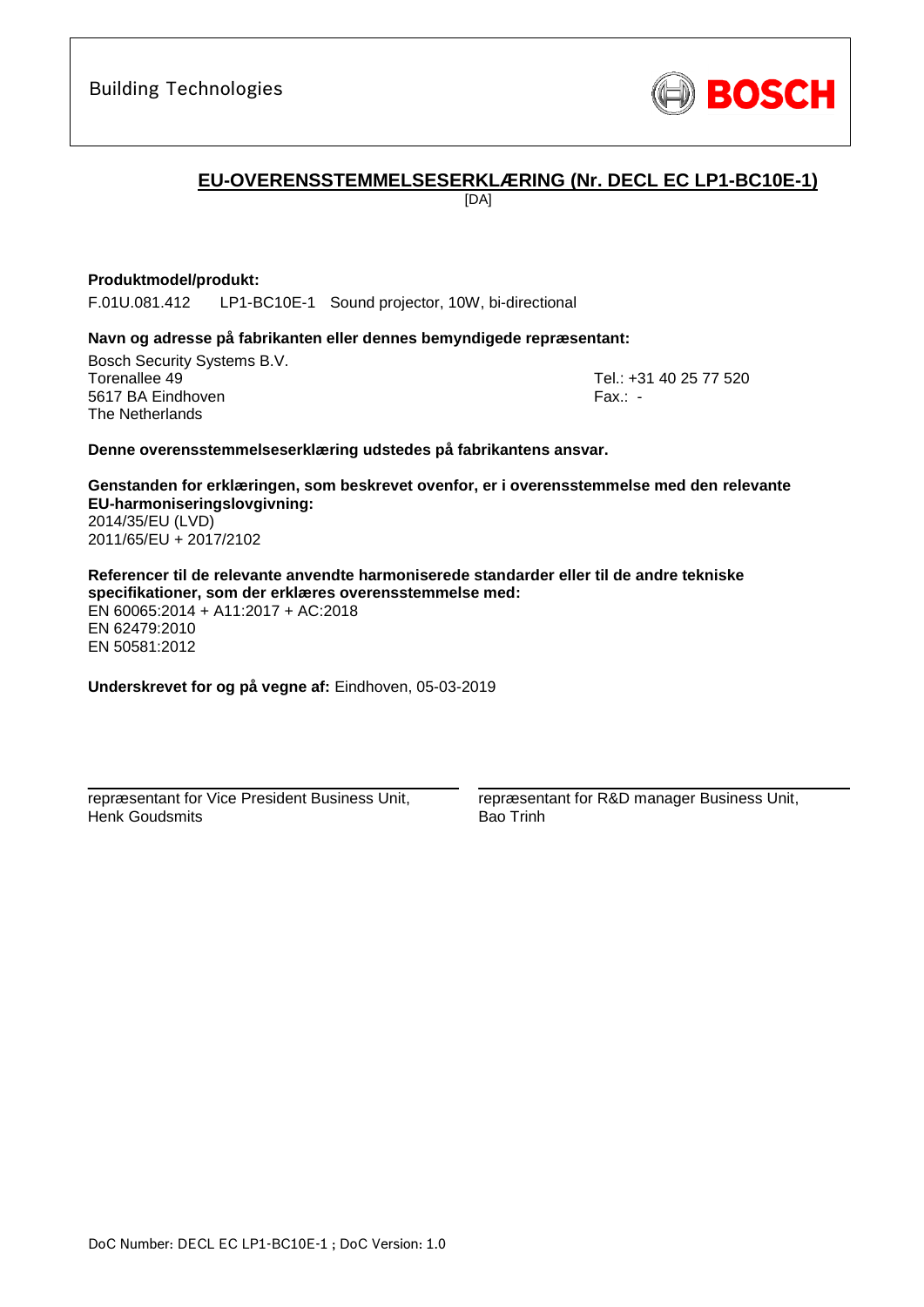

# **EU-KONFORMITÄTSERKLÄRUNG (Nr. DECL EC LP1-BC10E-1)**

[DE]

#### **Produktmodell/Produkt:**

F.01U.081.412 LP1-BC10E-1 Sound projector, 10W, bi-directional

#### **Name und Anschrift des Herstellers oder seines Bevollmächtigten:**

Bosch Security Systems B.V. Torenallee 49 Tel.: [+31 40 25 77 520](#page-0-0) 5617 BA Eindhoven Fax.: [-](#page-0-1) The Netherlands

**Die alleinige Verantwortung für die Ausstellung dieser Konformitätserklärung trägt der Hersteller.**

**Der oben beschriebene Gegenstand der Erklärung erfüllt die einschlägigen Harmonisierungsrechtsvorschriften der Union[:](#page-0-2)** [2014/35/EU \(LVD\)](#page-0-2) [2011/65/EU + 2017/2102](#page-0-2)

**Angabe der einschlägigen harmonisierten Normen, die zugrunde gelegt wurden, oder Angabe der anderen technischen Spezifikationen, in Bezug auf die die Konformität erklärt wird:** EN 60065:2014 + A11:2017 + AC:2018 EN 62479:2010 [E](#page-0-3)[N](#page-0-4)[50](#page-0-6)581:2012

**Unterzeichnet für und im Namen von:** Eindhoven, 05-03-2019

Vertreter des Vice President Geschäftsbereich, Henk Goudsmits

\_\_\_\_\_\_\_\_\_\_\_\_\_\_\_\_\_\_\_\_\_\_\_\_\_\_\_\_\_\_\_\_\_\_\_\_\_\_\_\_\_\_\_

Vertreter des F&E-Managers Geschäftsbereich, Bao Trinh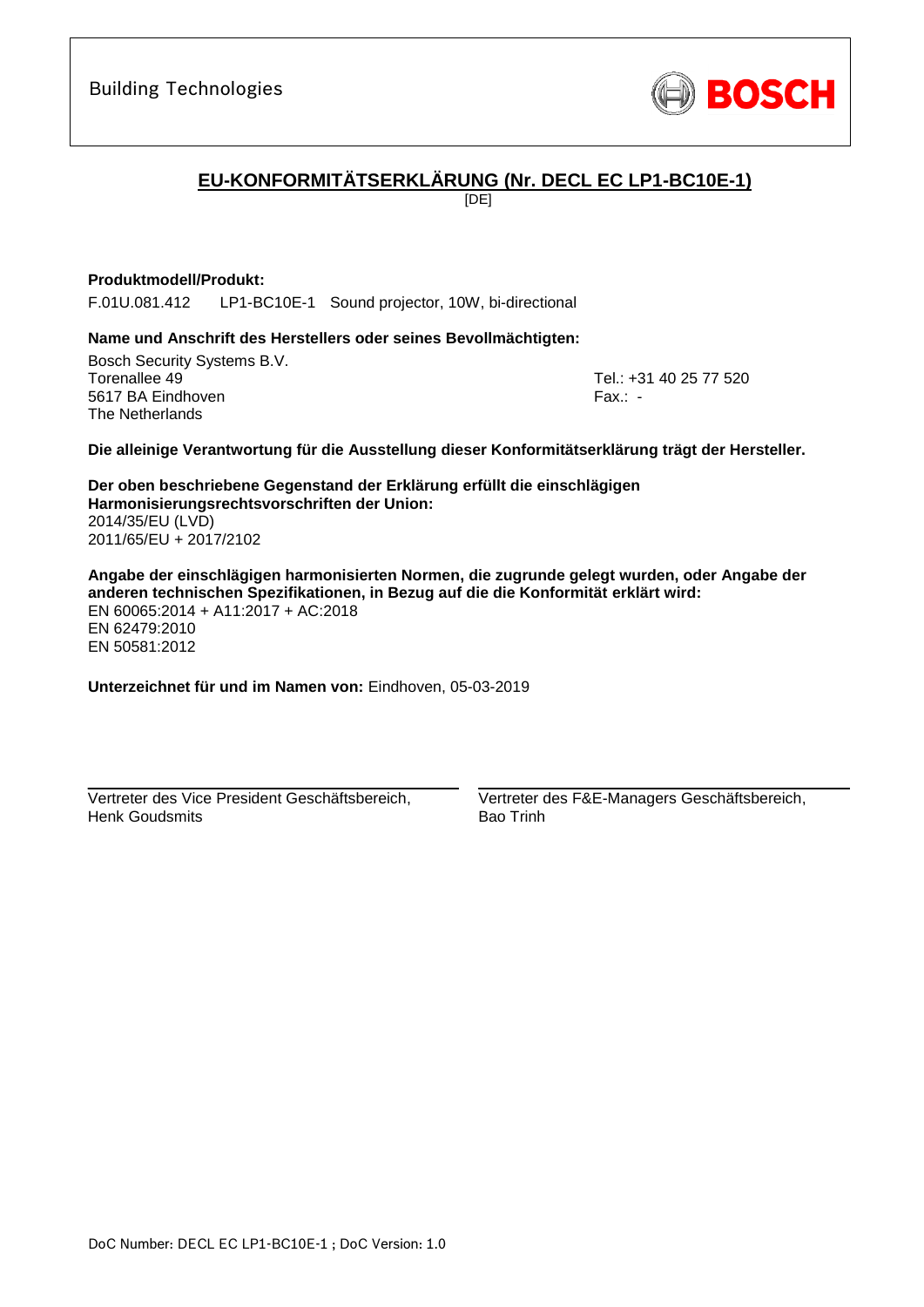

## **ELi VASTAVUSDEKLARATSIOON (nr: DECL EC LP1-BC10E-1)**

[ET]

#### **Toote mudel/toode:**

F.01U.081.412 LP1-BC10E-1 Sound projector, 10W, bi-directional

#### **Tootja või tema volitatud esindaja nimi ja aadress:**

Bosch Security Systems B.V. Torenallee 49 Tel.: [+31 40 25 77 520](#page-0-0) 5617 BA Eindhoven Fax.: [-](#page-0-1) The Netherlands

#### **Käesolev vastavausdeklaratsioon on välja antud tootja ainuvastutusel.**

**Eelkirjeldatud deklareeritav toode on kooskõlas asjaomaste liidu ühtlustamisaktidega[:](#page-0-2)** [2014/35/EU \(LVD\)](#page-0-2) [2011/65/EU + 2017/2102](#page-0-2)

**Viited kasutatud harmoneeritud standarditele või viited muudele tehnilistele spetsifikatsioonidele, millele vastavust deklareeritakse:**

EN 60065:2014 + A11:2017 + AC:2018 EN 62479:2010 EN 50581:2012

**Alla kirjutanud (kelle poolt/nimel):** Eindhoven, 05-03-2019

\_\_\_\_\_\_\_\_\_\_\_\_\_\_\_\_\_\_\_\_\_\_\_\_\_\_\_\_\_\_\_\_\_\_\_\_\_\_\_\_\_\_\_

äriüksuse asepresidendi esindaja, Henk Goudsmits

äriüksuse teadus- ja arendusjuhi esindaja, Bao Trinh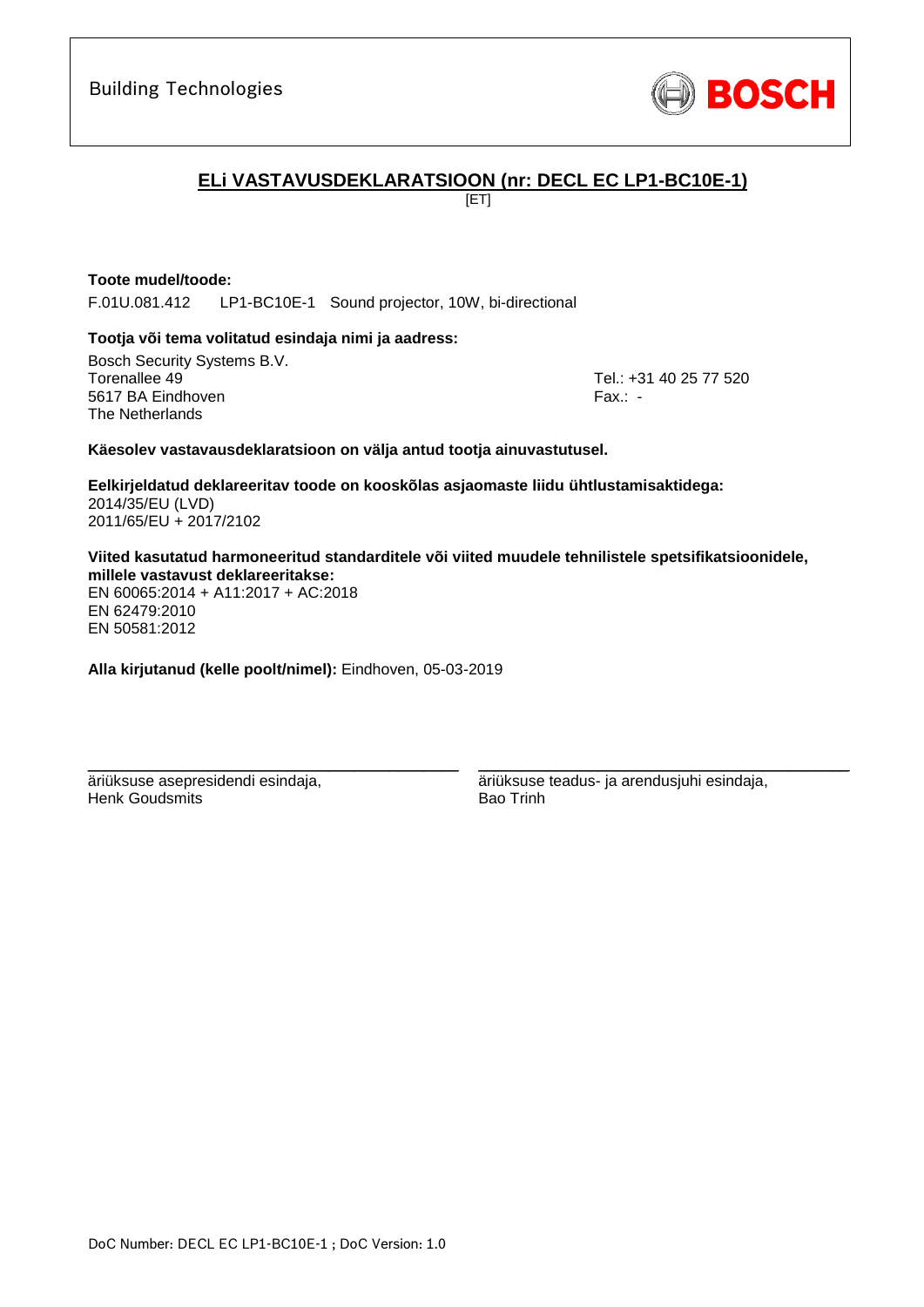

## **ΔΗΛΩΣΗ ΣΥΜΜΟΡΦΩΣΗΣ ΕΕ (αριθ. DECL EC LP1-BC10E-1)**

[EL]

#### **Μοντέλο προϊόντος / Προϊόν:**

F.01U.081.412 LP1-BC10E-1 Sound projector, 10W, bi-directional

#### **Επωνυμία και διεύθυνση του κατασκευαστή ή του εξουσιοδοτημένου αντιπροσώπου του:**

Bosch Security Systems B.V. Torenallee 49 Τηλ: [+31 40 25 77 520](#page-0-0) 5617 BA Eindhoven φαξ: [-](#page-0-1) The Netherlands

#### **Η παρούσα δήλωση συμμόρφωσης εκδίδεται με αποκλειστική ευθύνη του κατασκευαστή.**

**Ο στόχος της δήλωσης που περιγράφεται παραπάνω είναι σύμφωνος με τη σχετική ενωσιακή νομοθεσία εναρμόνισης[:](#page-0-2)** [2014/35/EU \(LVD\)](#page-0-2) [2011/65/EU + 2017/2102](#page-0-2)

**Μνεία των σχετικών εναρμονισμένων προτύπων που χρησιμοποιήθηκαν ή μνεία των λοιπών τεχνικών προδιαγραφών σε σχέση με τις οποίες δηλώνεται η συμμόρφωση:** EN 60065:2014 + A11:2017 + AC:2018 EN 62479:2010 [E](#page-0-3)[N](#page-0-4)[50](#page-0-6)581:2012

**Υπογραφή για λογαριασμό και εξ ονόματος:** Άιντχόβεν, 05-03-2019

\_\_\_\_\_\_\_\_\_\_\_\_\_\_\_\_\_\_\_\_\_\_\_\_\_\_\_\_\_\_\_\_\_\_\_\_\_\_\_\_\_\_\_ αντιπρόσωπος του αντιπροέδρου, Επιχειρηματική μονάδα, Henk Goudsmits

αντιπρόσωπος του υπεύθυνου Έρευνας και Ανάπτυξης, Επιχειρηματική μονάδα, Bao Trinh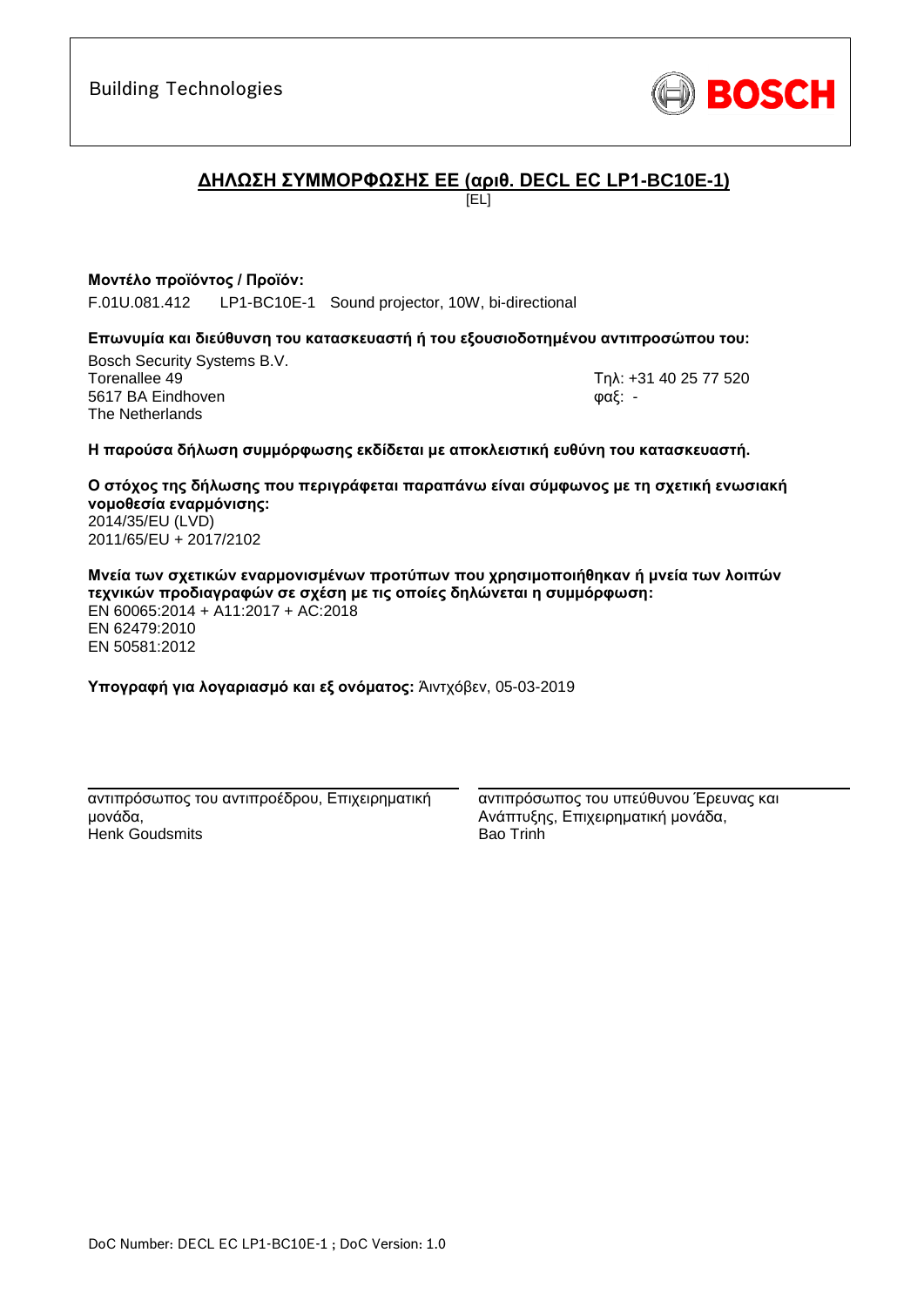

## **DÉCLARATION UE DE CONFORMITÉ (nº: DECL EC LP1-BC10E-1)**

[FR]

#### **Modèle de produit/produit**

F.01U.081.412 LP1-BC10E-1 Sound projector, 10W, bi-directional

#### **Nom et adresse du fabricant ou de son mandataire:**

Bosch Security Systems B.V. Torenallee 49 Tel.: [+31 40 25 77 520](#page-0-0) 5617 BA Eindhoven Fax.: [-](#page-0-1) The Netherlands

#### **La présente déclaration de conformité est établie sous la seule responsabilité du fabricant.**

**L'objet de la déclaration décrit ci-dessus est conforme à la législation d'harmonisation de l'Union applicable[:](#page-0-2)** [2014/35/EU \(LVD\)](#page-0-2)

[2011/65/EU + 2017/2102](#page-0-2)

**Références des normes harmonisées pertinentes appliquées ou des autres spécifications techniques par rapport auxquelles la conformité est déclarée:** EN 60065:2014 + A11:2017 + AC:2018 EN 62479:2010 [E](#page-0-3)[N](#page-0-4)[50](#page-0-6)581:2012

**Signé par et au nom de:** Eindhoven, 05-03-2019

\_\_\_\_\_\_\_\_\_\_\_\_\_\_\_\_\_\_\_\_\_\_\_\_\_\_\_\_\_\_\_\_\_\_\_\_\_\_\_\_\_\_\_

représentant du vice-président de la division, Henk Goudsmits

représentant de la responsable R&D de la division, Bao Trinh

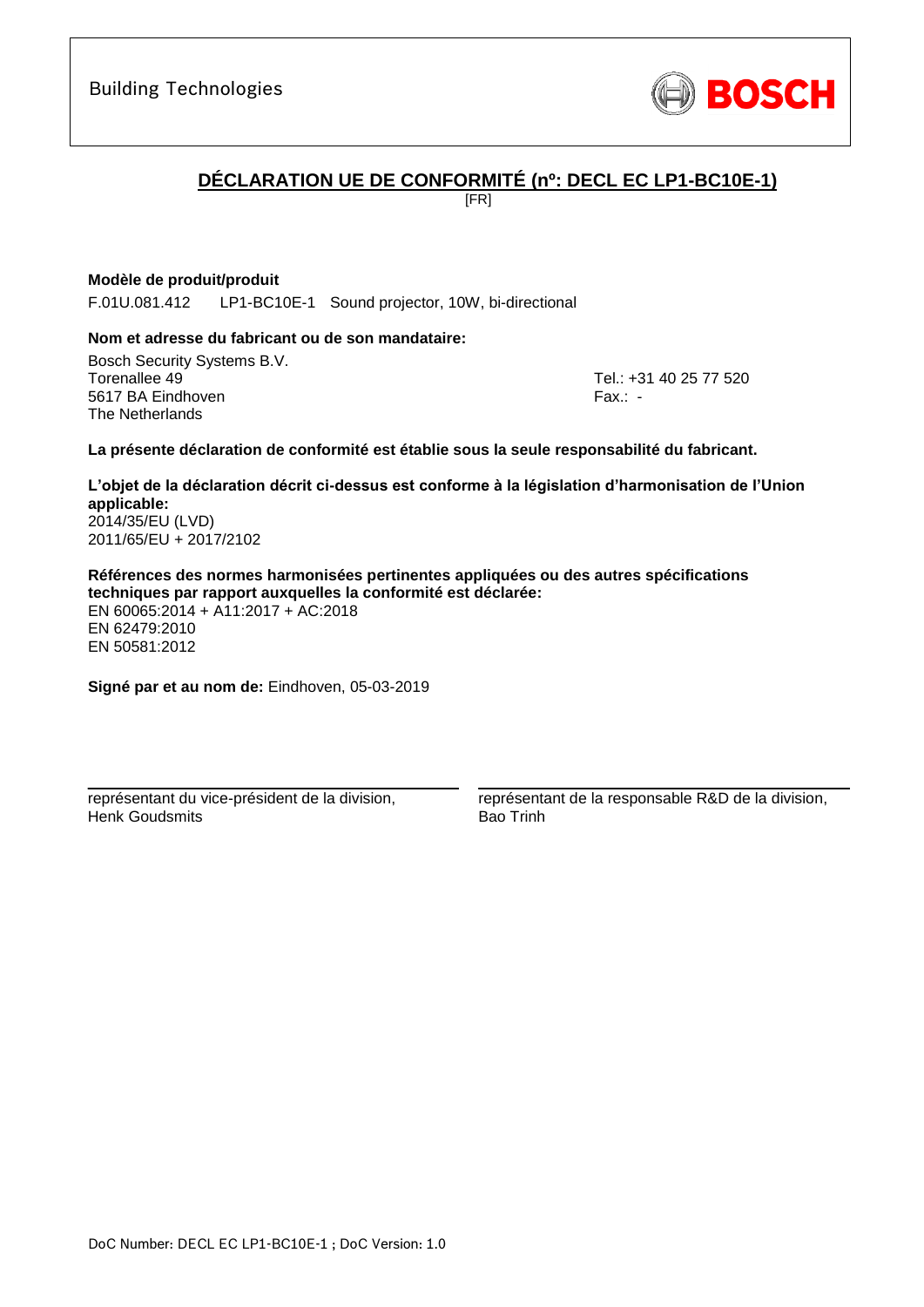Building Technologies

## **EU IZJAVA O SUKLADNOSTI (br. DECL EC LP1-BC10E-1)**

[HR]

#### **Uzorak proizvoda/proizvod:**

F.01U.081.412 LP1-BC10E-1 Sound projector, 10W, bi-directional

#### **Ime i adresa proizvođača ili njegovog ovlaštenog zastupnika:**

Bosch Security Systems B.V. Torenallee 49 Tel.: [+31 40 25 77 520](#page-0-0) 5617 BA Eindhoven Fax.: [-](#page-0-1) The Netherlands

#### **Za izdavanje EU izjave o sukladnosti odgovoran je isključivo proizvođač.**

**Predmet navedene izjave u skladu je s mjerodavnim zakonodavstvom Unije o usklađivanju[:](#page-0-2)** [2014/35/EU \(LVD\)](#page-0-2) [2011/65/EU + 2017/2102](#page-0-2)

**Pozivanja na relevantne primijenjene usklađene norme ili pozivanja na druge tehničke specifikacije u vezi s kojima se izjavljuje sukladnost:**

EN 60065:2014 + A11:2017 + AC:2018 EN 62479:2010 EN 50581:2012

**Potpisano za i u ime:** Eindhoven, 05-03-2019

predstavnik potpredsjednika poslovne jedinice, Henk Goudsmits

\_\_\_\_\_\_\_\_\_\_\_\_\_\_\_\_\_\_\_\_\_\_\_\_\_\_\_\_\_\_\_\_\_\_\_\_\_\_\_\_\_\_\_

predstavnik voditelja istraživanja i razvoja za poslovnu jedinicu, Bao Trinh

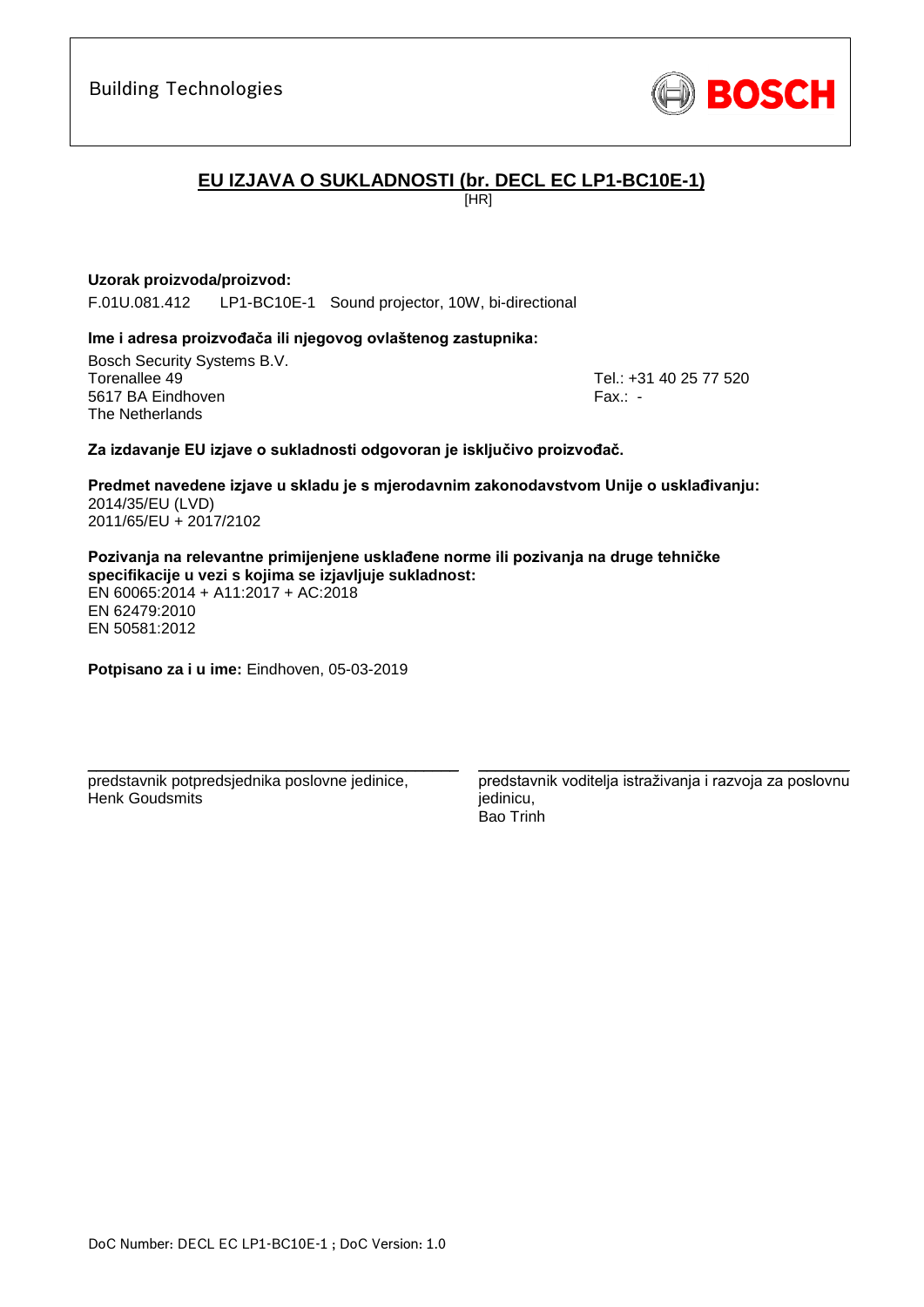

## **DICHIARAZIONE DI CONFORMITÀ UE (N. DECL EC LP1-BC10E-1)**

 $[IT]$ 

#### **Modello di prodotto/prodotto:**

F.01U.081.412 LP1-BC10E-1 Sound projector, 10W, bi-directional

#### **Nome e indirizzo del fabbricante o del suo rappresentante autorizzato:**

Bosch Security Systems B.V. Torenallee 49 Tel.: [+31 40 25 77 520](#page-0-0) 5617 BA Eindhoven Fax.: [-](#page-0-1) The Netherlands

#### **La presente dichiarazione di conformità è rilasciata sotto la responsabilità esclusiva del fabbricante.**

**L'oggetto della dichiarazione di cui sopra è conforme alla pertinente normativa di armonizzazione dell'Unione[:](#page-0-2)** [2014/35/EU \(LVD\)](#page-0-2)

[2011/65/EU + 2017/2102](#page-0-2)

**Riferimento alle pertinenti norme armonizzate utilizzate o riferimenti alle altre specifiche tecniche in relazione alle quali è dichiarata la conformità:**

EN 60065:2014 + A11:2017 + AC:2018 EN 62479:2010 [E](#page-0-3)[N](#page-0-4)[50](#page-0-6)581:2012

**Firmato a nome e per conto di:** Eindhoven, 05-03-2019

portavoce del vice presidente della Business Unit, Henk Goudsmits

\_\_\_\_\_\_\_\_\_\_\_\_\_\_\_\_\_\_\_\_\_\_\_\_\_\_\_\_\_\_\_\_\_\_\_\_\_\_\_\_\_\_\_

portavoce del R&D Manager Business Unit, Bao Trinh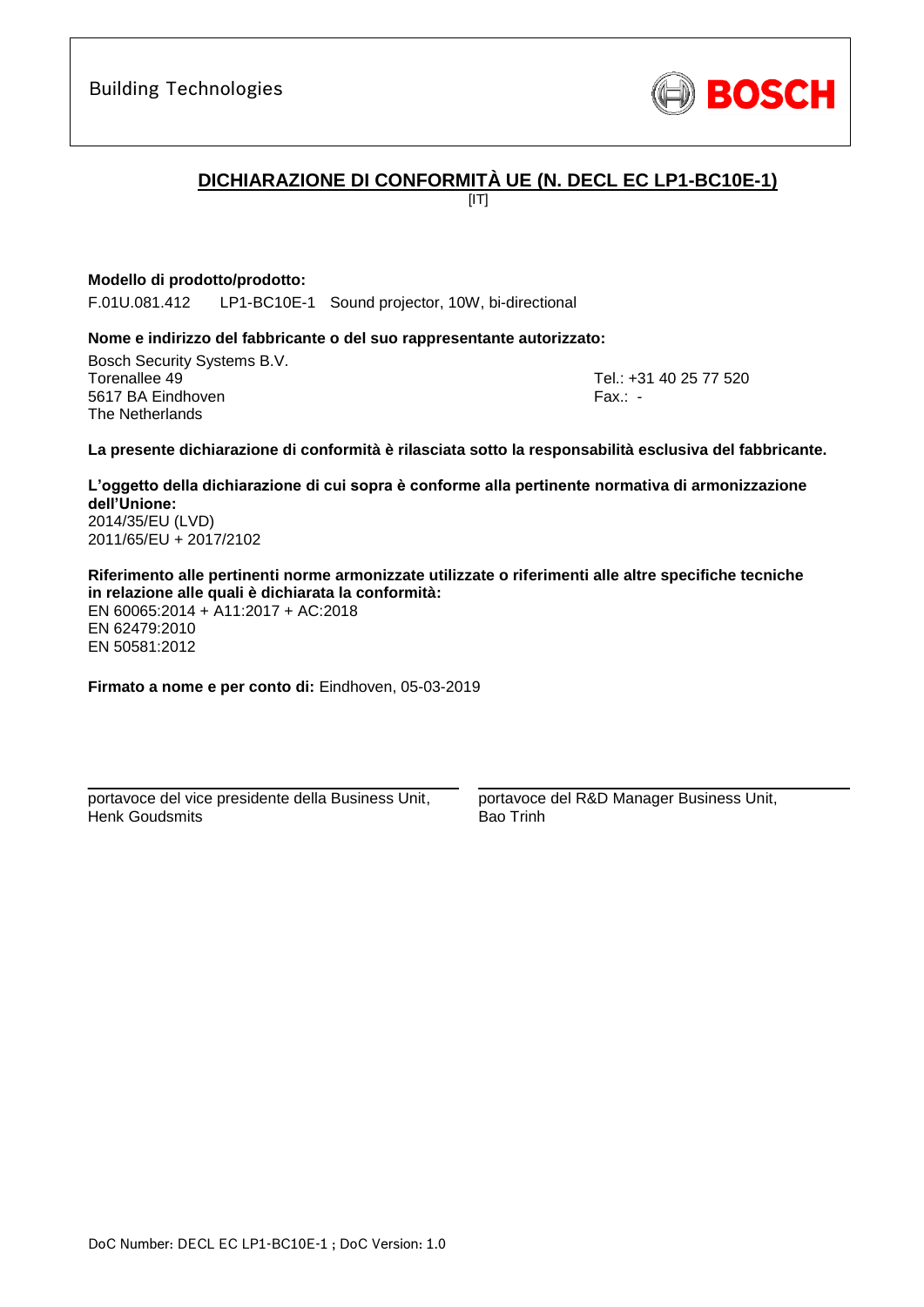

# **ES ATBILSTĪBAS DEKLARĀCIJA (Nr. DECL EC LP1-BC10E-1)**

 $\overline{L}$ 

#### **Produkta modelis / produkts:**

F.01U.081.412 LP1-BC10E-1 Sound projector, 10W, bi-directional

#### **Ražotāja vai viņa pilnvarotā pārstāvja nosaukums un adrese:**

Bosch Security Systems B.V. Torenallee 49 Tel.: [+31 40 25 77 520](#page-0-0) 5617 BA Eindhoven Fax.: [-](#page-0-1) The Netherlands

#### **Šī atbilstības deklarācija ir izdota vienīgi uz ražotāja atbildību.**

**Iepriekš aprakstītais deklarācijas priekšmets atbilst attiecīgajam Savienības saskaņošanas tiesību aktam[:](#page-0-2)** [2014/35/EU \(LVD\)](#page-0-2)

[2011/65/EU + 2017/2102](#page-0-2)

**Atsauces uz attiecīgajiem izmantotajiem saskaņotajiem standartiem vai uz citām tehniskajām specifikācijām, attiecībā uz ko tiek deklarēta atbilstība:**

EN 60065:2014 + A11:2017 + AC:2018 EN 62479:2010 [E](#page-0-3)[N](#page-0-4)[50](#page-0-6)581:2012

**Parakstīts šādas personas vārdā:** Eindhoven, 05-03-2019

\_\_\_\_\_\_\_\_\_\_\_\_\_\_\_\_\_\_\_\_\_\_\_\_\_\_\_\_\_\_\_\_\_\_\_\_\_\_\_\_\_\_\_ uzņēmuma struktūrvienības viceprezidenta pārstāvis, Henk Goudsmits

uzņēmuma Struktūrvienības izpētes un attīstības nodaļas vadītāja pārstāvis, Bao Trinh

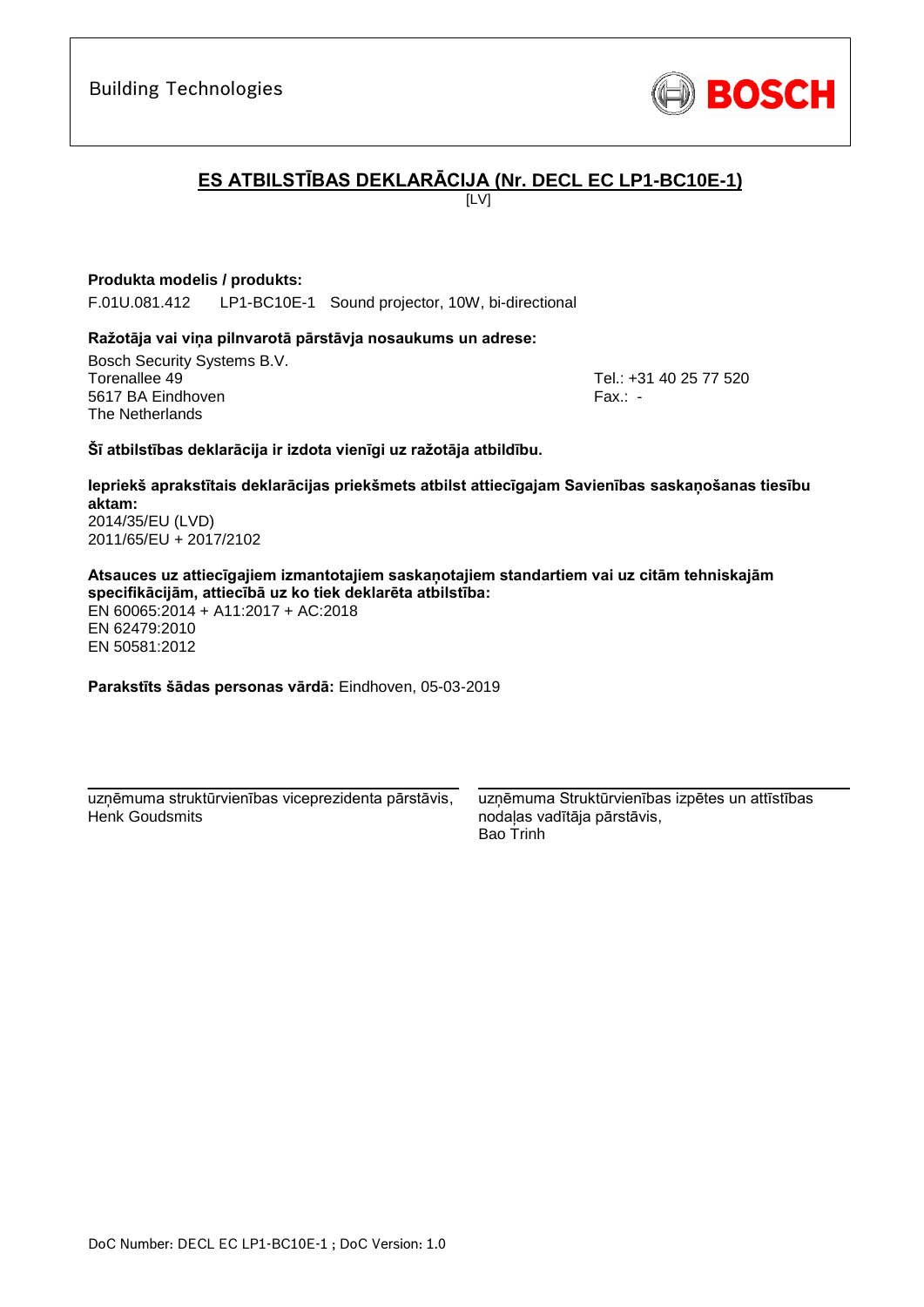

## **ES ATITIKTIES DEKLARACIJA (Nr. DECL EC LP1-BC10E-1)**

 $\overline{L}$ 

#### **Gaminio modelis / gaminys:**

F.01U.081.412 LP1-BC10E-1 Sound projector, 10W, bi-directional

#### **Gamintojo arba jo įgaliotojo atstovo pavadinimas ir adresas:**

Bosch Security Systems B.V. Torenallee 49 Tel.: [+31 40 25 77 520](#page-0-0) 5617 BA Eindhoven Fax.: [-](#page-0-1) The Netherlands

**Ši atitikties deklaracija išduota tik gamintojo atsakomybe.**

**Pirmiau aprašytas deklaracijos objektas atitinka susijusius derinamuosius Sąjungos teisės aktus[:](#page-0-2)** [2014/35/EU \(LVD\)](#page-0-2) [2011/65/EU + 2017/2102](#page-0-2)

**Susijusių taikytų darniųjų standartų nuorodos arba kitų techninių specifikacijų, pagal kurias buvo deklaruota atitiktis, nuorodos:**

EN 60065:2014 + A11:2017 + AC:2018 EN 62479:2010 EN 50581:2012

**Už ką ir kieno vardu pasirašyta:** Eindhoven, 05-03-2019

\_\_\_\_\_\_\_\_\_\_\_\_\_\_\_\_\_\_\_\_\_\_\_\_\_\_\_\_\_\_\_\_\_\_\_\_\_\_\_\_\_\_\_

viceprezidento skyriaus atstovas, Henk Goudsmits

tyrimų ir plėtros vadovo skyriaus atstovas, Bao Trinh

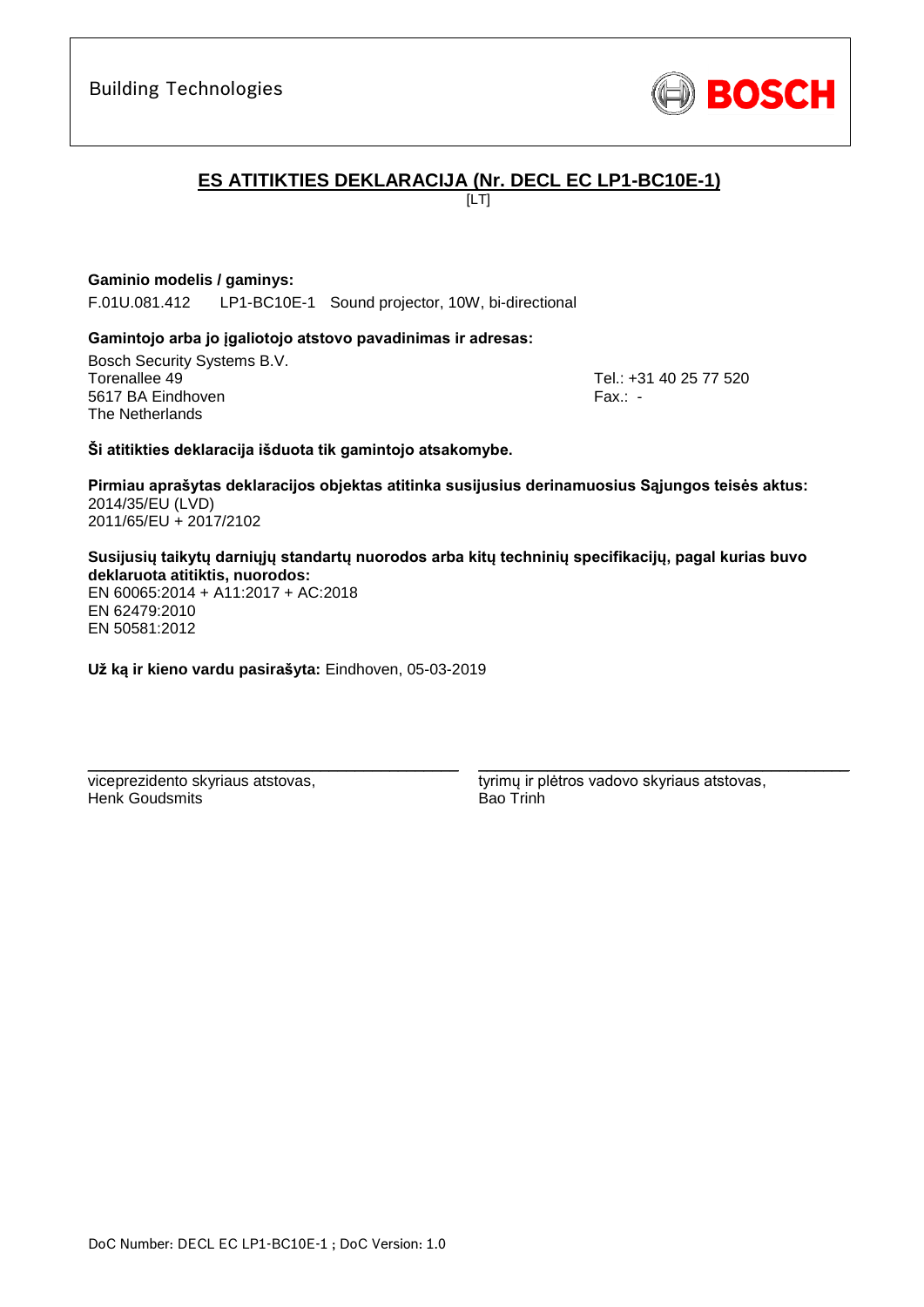

## **(DECL EC LP1-BC10E-1 sz.) EU–MEGFELELŐSÉGI NYILATKOZAT**

[HU]

#### **Termékmodell/termék:**

F.01U.081.412 LP1-BC10E-1 Sound projector, 10W, bi-directional

#### **A gyártó vagy meghatalmazott képviselőjének neve és címe:**

Bosch Security Systems B.V. Torenallee 49 Tel.: [+31 40 25 77 520](#page-0-0) 5617 BA Eindhoven Fax.: [-](#page-0-1) The Netherlands

#### **Ezt a megfelelőségi nyilatkozatot a gyártó kizárólagos felelőssége mellett adják ki.**

**A fent ismertetett nyilatkozat tárgya megfelel a vonatkozó uniós harmonizációs jogszabályoknak[:](#page-0-2)** [2014/35/EU \(LVD\)](#page-0-2) [2011/65/EU + 2017/2102](#page-0-2)

**Az alkalmazott harmonizált szabványokra való hivatkozás vagy az azokra az egyéb műszaki leírásokra való hivatkozás, amelyekkel kapcsolatban megfelelőségi nyilatkozatot tettek:** EN 60065:2014 + A11:2017 + AC:2018 EN 62479:2010 EN 50581:2012

**A nyilatkozatot a következő gyártó nevében és megbízásából írták alá:** Eindhoven, 05-03-2019

az alelnök képviselője, üzleti egység, Henk Goudsmits

\_\_\_\_\_\_\_\_\_\_\_\_\_\_\_\_\_\_\_\_\_\_\_\_\_\_\_\_\_\_\_\_\_\_\_\_\_\_\_\_\_\_\_

K+F igazgató képviselője, üzleti egység, Bao Trinh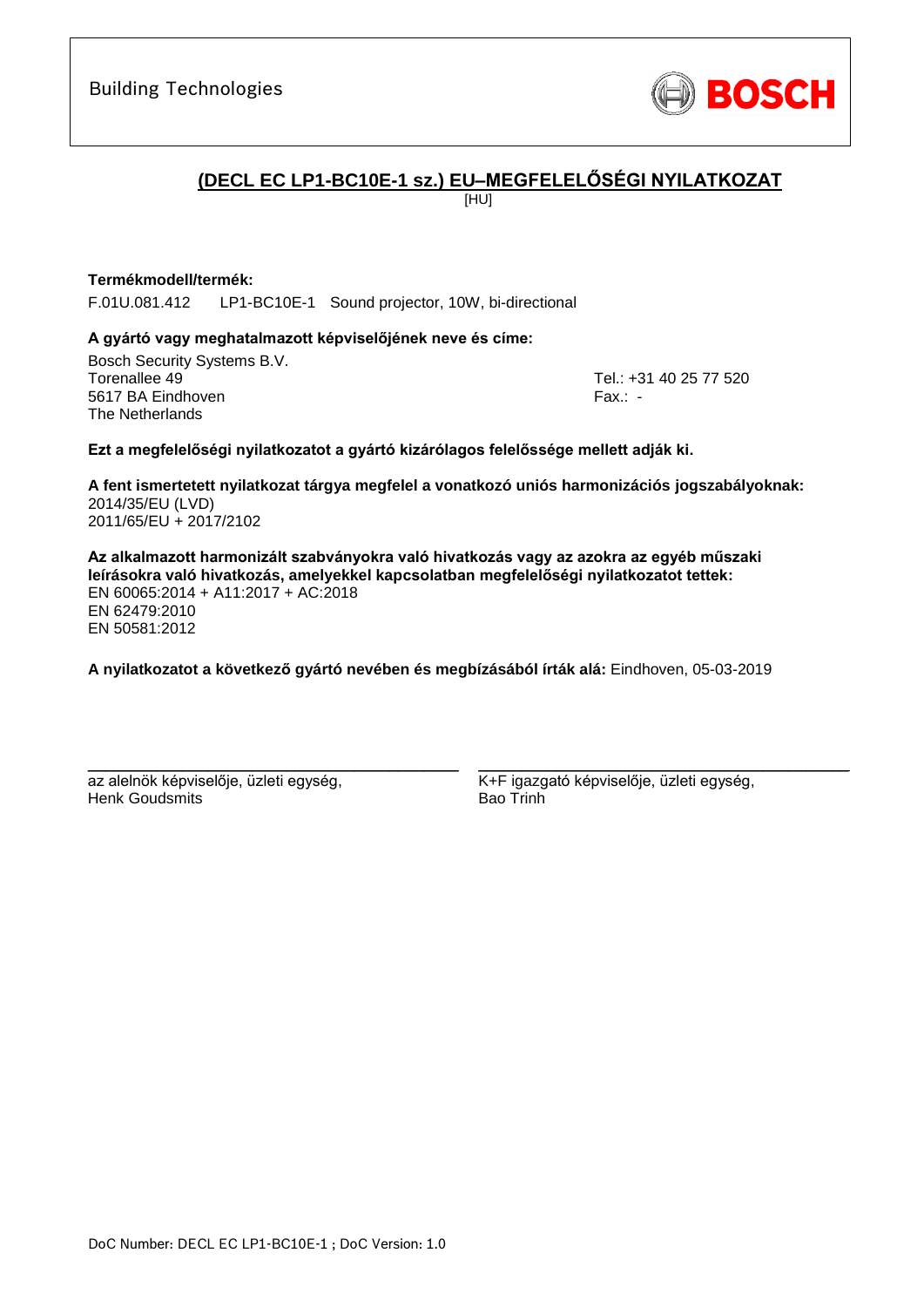

## **DIKJARAZZJONI TA' KONFORMITÀ TAL-UE (Nru: DECL EC LP1-BC10E-1)**

[MT]

**Il-prodott:** F.01U.081.412 LP1-BC10E-1 Sound projector, 10W, bi-directional

#### **L-isem u l-indirizz tal-manifattur jew tar-rappreżentant awtorizzat tiegħu:**

Bosch Security Systems B.V. Torenallee 49 Tel.: [+31 40 25 77 520](#page-0-0) 5617 BA Eindhoven Faks.[: -](#page-0-1) Faks.: - Faks.: - Faks.: - Faks.: -The Netherlands

#### **Din id-dikjarazzjoni ta' konformità tinħareg taħt ir-responsabbiltà unika tal-manifattur.**

**L-għan tad-dikjarazzjoni deskritt hawn fuq huwa konformi mal-leġislazzjoni ta' armonizzazzjoni rilevanti tal-Unjoni[:](#page-0-2)** [2014/35/EU \(LVD\)](#page-0-2) [2011/65/EU + 2017/2102](#page-0-2)

**Ir-referenzi għall-istandards armonizzati rilevanti li ntużaw jew ir-referenzi għall-ispeċifikazzjonijiet tekniċi l-oħra li skonthom qed tiġi ddikjarata l-konformità:** EN 60065:2014 + A11:2017 + AC:2018 EN 62479:2010

EN 50581:2012

**Iffirmat għal u f'isem:** Eindhoven, 05-03-2019

\_\_\_\_\_\_\_\_\_\_\_\_\_\_\_\_\_\_\_\_\_\_\_\_\_\_\_\_\_\_\_\_\_\_\_\_\_\_\_\_\_\_\_ rappreżentant tal-Viċi President tal-Unità tan-Negozju, Henk Goudsmits

rappreżentant tal-maniġer tar-R&Ż tal-Unità tan-Negozju, Bao Trinh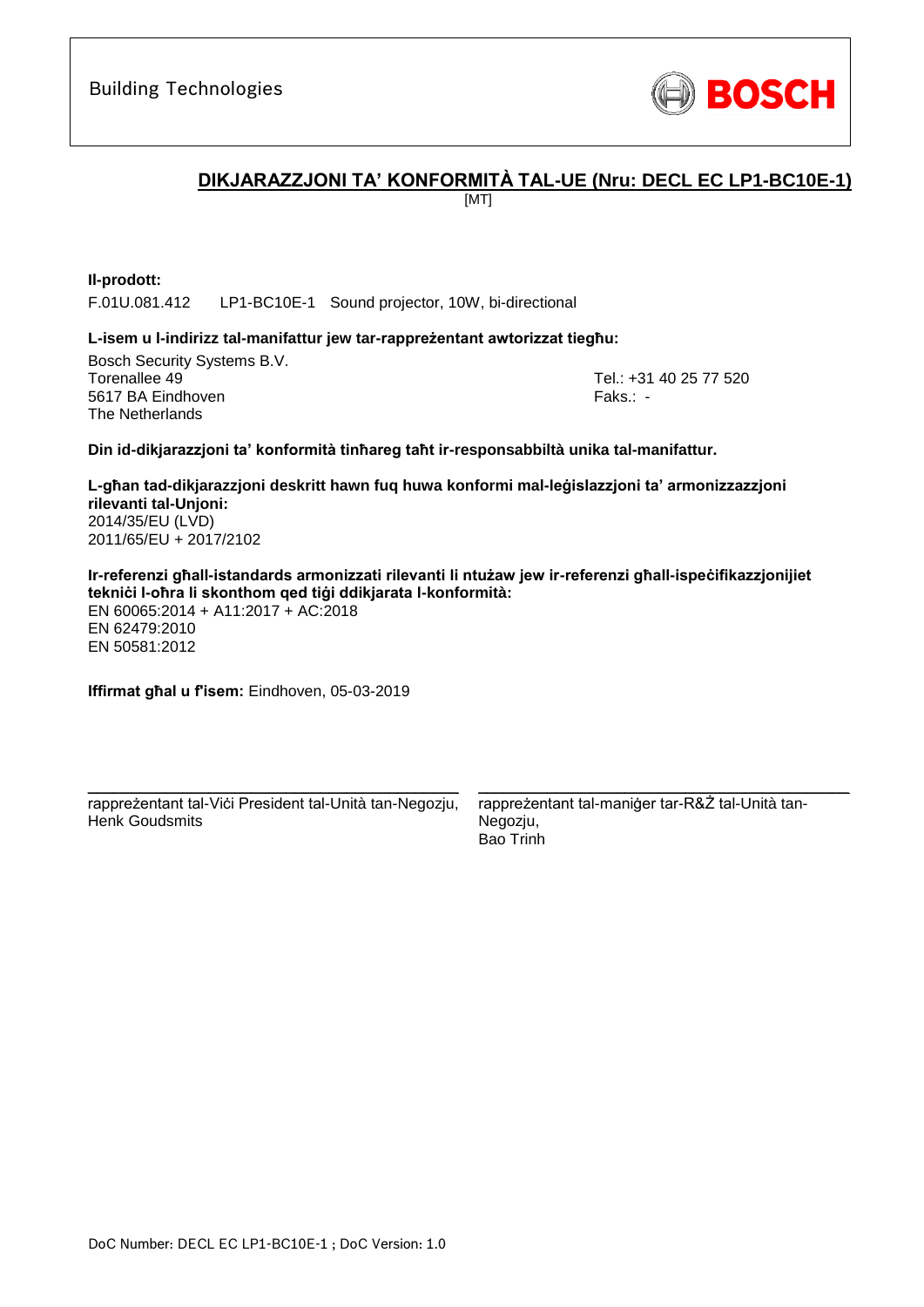

## **EU-CONFORMITEITSVERKLARING (Nr. DECL EC LP1-BC10E-1)**

[NL]

#### **Product:**

F.01U.081.412 LP1-BC10E-1 Sound projector, 10W, bi-directional

#### **Naam en adres van de fabrikant of zijn gemachtigde:**

Bosch Security Systems B.V. Torenallee 49 Tel.: [+31 40 25 77 520](#page-0-0) 5617 BA Eindhoven Fax.: [-](#page-0-1) Fax.: - Fax.: - Fax.: - Fax.: -The Netherlands

#### **Deze conformiteitsverklaring wordt verstrekt onder volledige verantwoordelijkheid van de fabrikant.**

**Het hierboven beschreven voorwerp is in overeenstemming met de desbetreffende harmonisatiewetgeving van de Unie[:](#page-0-2)** [2014/35/EU \(LVD\)](#page-0-2) [2011/65/EU + 2017/2102](#page-0-2)

**Vermelding van de toegepaste relevante geharmoniseerde normen of van de overige technische specificaties waarop de conformiteitsverklaring betrekking heeft:** EN 60065:2014 + A11:2017 + AC:2018 EN 62479:2010 [E](#page-0-3)[N](#page-0-4)[50](#page-0-6)581:2012

**Ondertekend voor en namens:** Eindhoven, 05-03-2019

vertegenwoordiger van de vice-president Business Unit, Henk Goudsmits

\_\_\_\_\_\_\_\_\_\_\_\_\_\_\_\_\_\_\_\_\_\_\_\_\_\_\_\_\_\_\_\_\_\_\_\_\_\_\_\_\_\_\_

vertegenwoordiger van de R&D manager Business Unit, Bao Trinh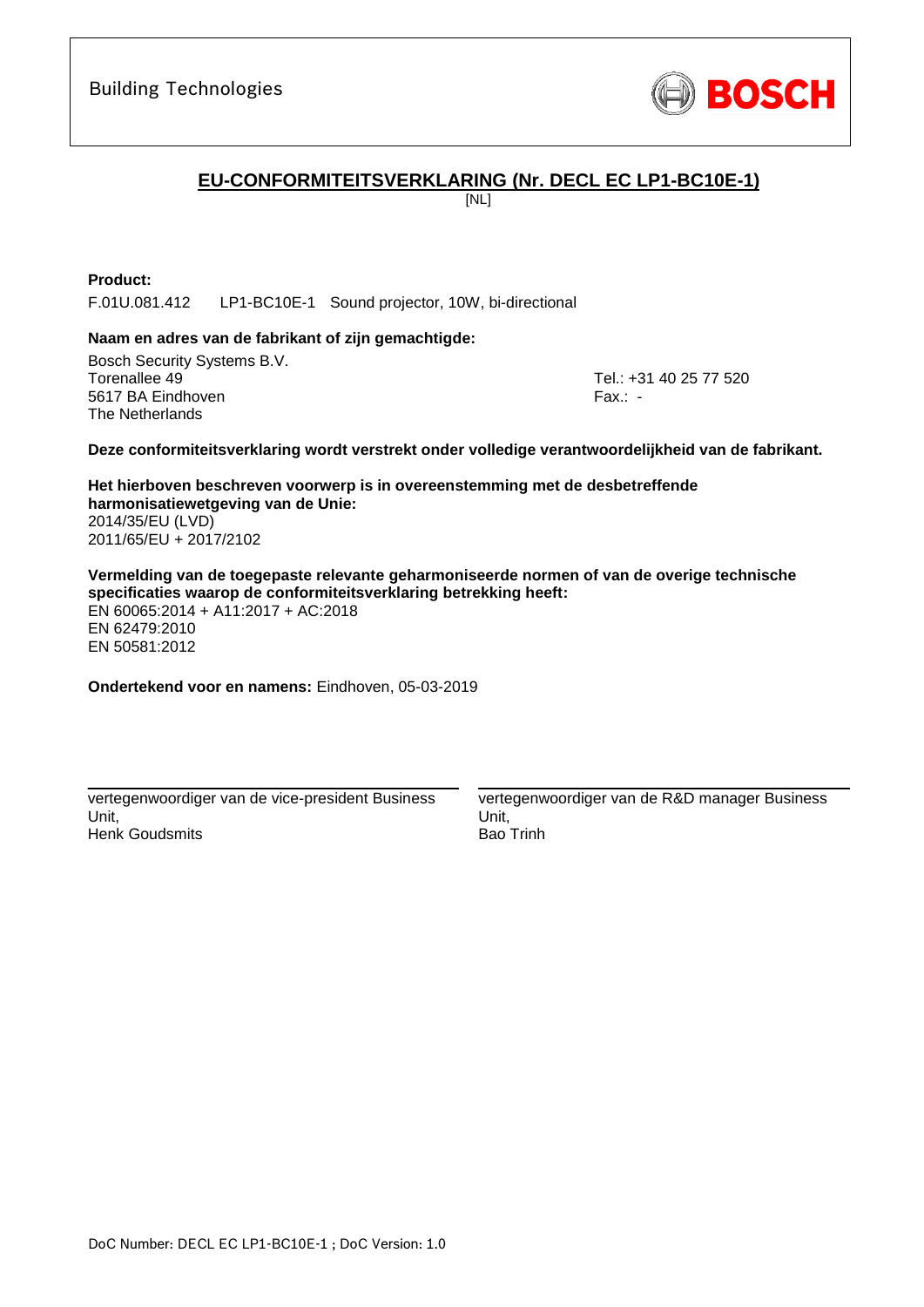

## **DEKLARACJA ZGODNOŚCI UE (nr: DECL EC LP1-BC10E-1)**

[PL]

#### **Model produktu/product:**

F.01U.081.412 LP1-BC10E-1 Sound projector, 10W, bi-directional

#### **Nazwa i adres producenta lub jego upoważnionego przedstawiciela:**

Bosch Security Systems B.V. Torenallee 49 Tel.: [+31 40 25 77 520](#page-0-0) 5617 BA Eindhoven Fax.: [-](#page-0-1) The Netherlands

#### **Niniejsza deklaracja zgodności wydana zostaje na wyłączną odpowiedzialność producenta.**

**Wymieniony powyżej przedmiot niniejszej deklaracji jest zgodny z odnośnymi wymaganiami unijnego prawodawstwa harmonizacyjnego[:](#page-0-2)** [2014/35/EU \(LVD\)](#page-0-2)

[2011/65/EU + 2017/2102](#page-0-2)

**Odniesienia do odnośnych norm zharmonizowanych, które zastosowano, lub do innych specyfikacji technicznych, w stosunku do których deklarowana jest zgodność:** EN 60065:2014 + A11:2017 + AC:2018 EN 62479:2010 [E](#page-0-3)[N](#page-0-4)[50](#page-0-6)581:2012

**Podpisano w imieniu:** Eindhoven, 05-03-2019

\_\_\_\_\_\_\_\_\_\_\_\_\_\_\_\_\_\_\_\_\_\_\_\_\_\_\_\_\_\_\_\_\_\_\_\_\_\_\_\_\_\_\_

przedstawiciel wiceprezesa działu, Henk Goudsmits

\_\_\_\_\_\_\_\_\_\_\_\_\_\_\_\_\_\_\_\_\_\_\_\_\_\_\_\_\_\_\_\_\_\_\_\_\_\_\_\_\_\_\_ przedstawiciel dyrektora ds. badań i rozwoju działu, Bao Trinh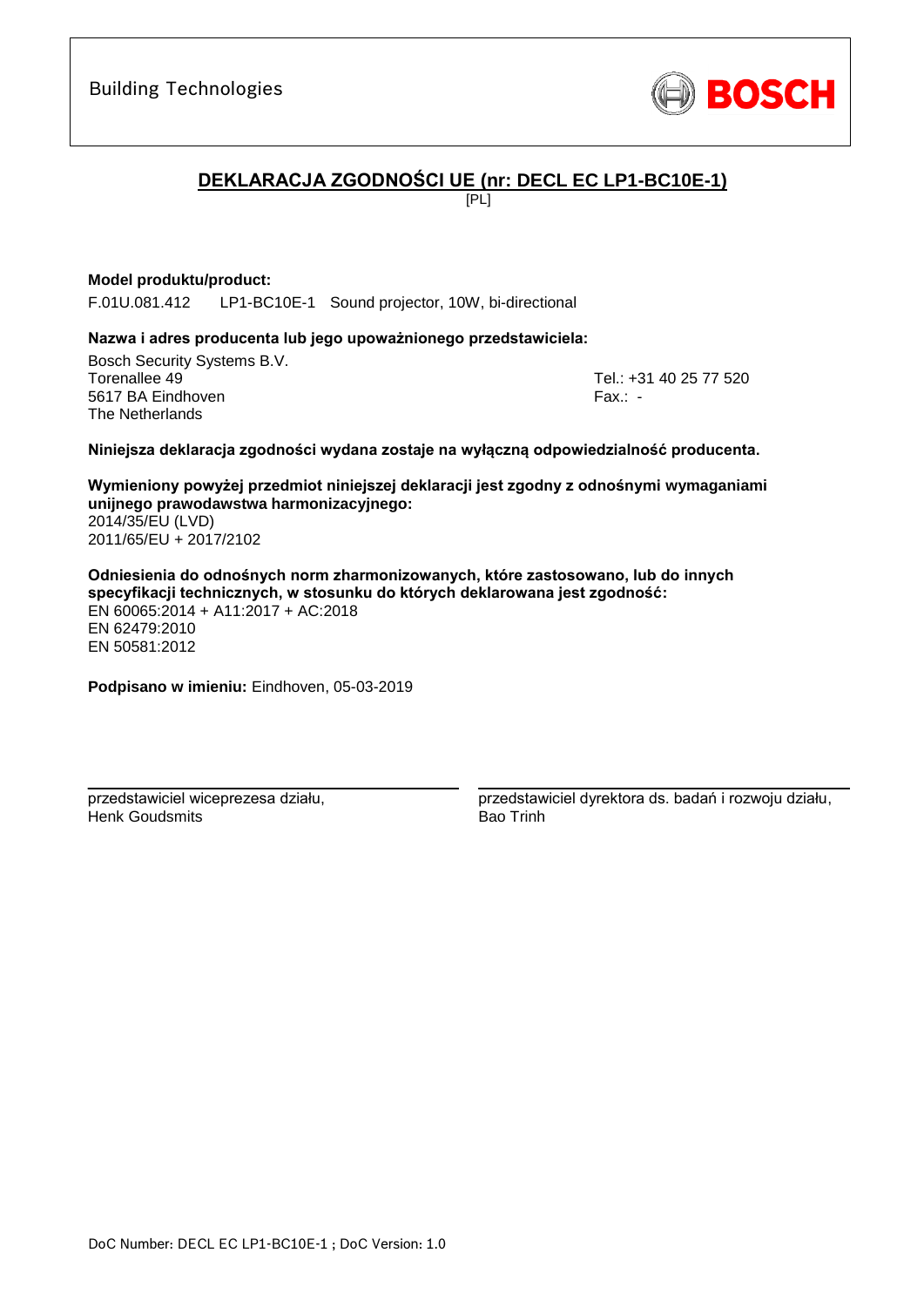

## **DECLARAÇÃO UE DE CONFORMIDADE (N.º: DECL EC LP1-BC10E-1)**

[PT]

#### **Modelo do produto/produto:**

F.01U.081.412 LP1-BC10E-1 Sound projector, 10W, bi-directional

#### **Nome e endereço do fabricante ou do respetivo mandatário:**

Bosch Security Systems B.V. Torenallee 49 Tel.: [+31 40 25 77 520](#page-0-0) 5617 BA Eindhoven Fax.: [-](#page-0-1) The Netherlands

#### **A presente declaração de conformidade é emitida sob a exclusiva responsabilidade do fabricante.**

**O objeto da declaração acima descrito está em conformidade com a legislação de harmonização da União aplicável[:](#page-0-2)** [2014/35/EU \(LVD\)](#page-0-2) [2011/65/EU + 2017/2102](#page-0-2)

**Referências às normas harmonizadas aplicáveis utilizadas ou a outras especificações técnicas em relação às quais é declarada a conformidade:** EN 60065:2014 + A11:2017 + AC:2018 EN 62479:2010 [E](#page-0-3)[N](#page-0-4)[50](#page-0-6)581:2012

**Assinado por e em nome de:** Eindhoven, 05-03-2019

\_\_\_\_\_\_\_\_\_\_\_\_\_\_\_\_\_\_\_\_\_\_\_\_\_\_\_\_\_\_\_\_\_\_\_\_\_\_\_\_\_\_\_

representante do vice-presidente da unidade de negócio, Henk Goudsmits

representante do gestor da unidade de negócio de investigação e desenvolvimento, Bao Trinh

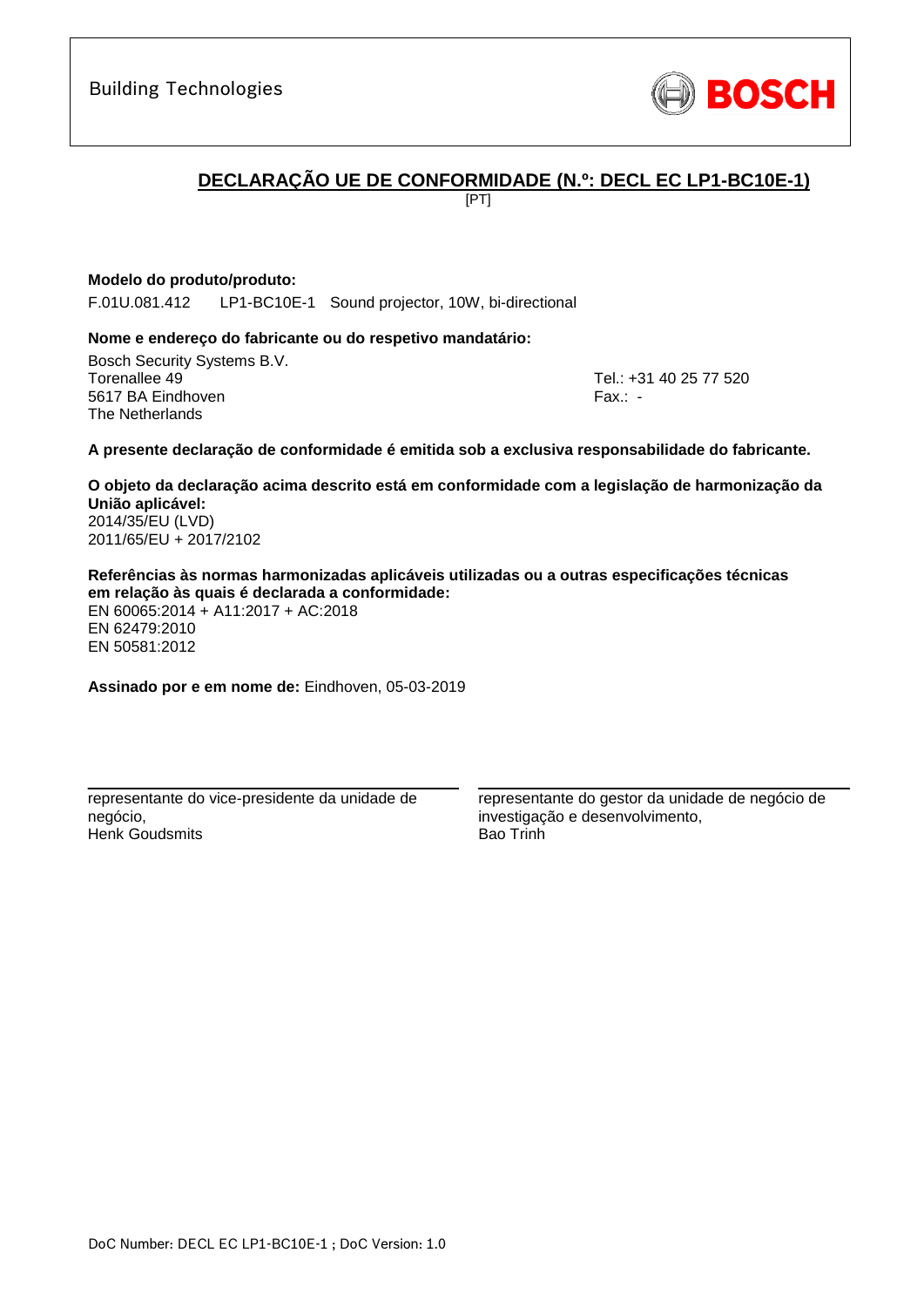

## **DECLARAȚIA UE DE CONFORMITATE (NR. DECL EC LP1-BC10E-1)**

[RO]

#### **Modelul de produs/produsul:**

F.01U.081.412 LP1-BC10E-1 Sound projector, 10W, bi-directional

#### **Denumirea și adresa producătorului sau a reprezentantului său autorizat:**

Bosch Security Systems B.V. Torenallee 49 Tel.: [+31 40 25 77 520](#page-0-0) 5617 BA Eindhoven Fax.: [-](#page-0-1) The Netherlands

#### **Prezenta declarație de conformitate este emisă pe răspunderea exclusivă a producătorului.**

**Obiectul declarației descris mai sus este în conformitate cu legislația relevantă de armonizare a Uniunii[:](#page-0-2)** [2014/35/EU \(LVD\)](#page-0-2)

[2011/65/EU + 2017/2102](#page-0-2)

**Trimiteri la standardele armonizate relevante folosite sau trimiteri la celelalte specificații tehnice în legătură cu care se declară conformitatea:**

EN 60065:2014 + A11:2017 + AC:2018 EN 62479:2010 [E](#page-0-3)[N](#page-0-4)[50](#page-0-6)581:2012

**Semnat pentru și în numele:** Eindhoven, 05-03-2019

\_\_\_\_\_\_\_\_\_\_\_\_\_\_\_\_\_\_\_\_\_\_\_\_\_\_\_\_\_\_\_\_\_\_\_\_\_\_\_\_\_\_\_

reprezentant al vicepreşedintelui companiei, Henk Goudsmits

reprezentant al managerului de Cercetare şi dezvoltare al companiei, Bao Trinh

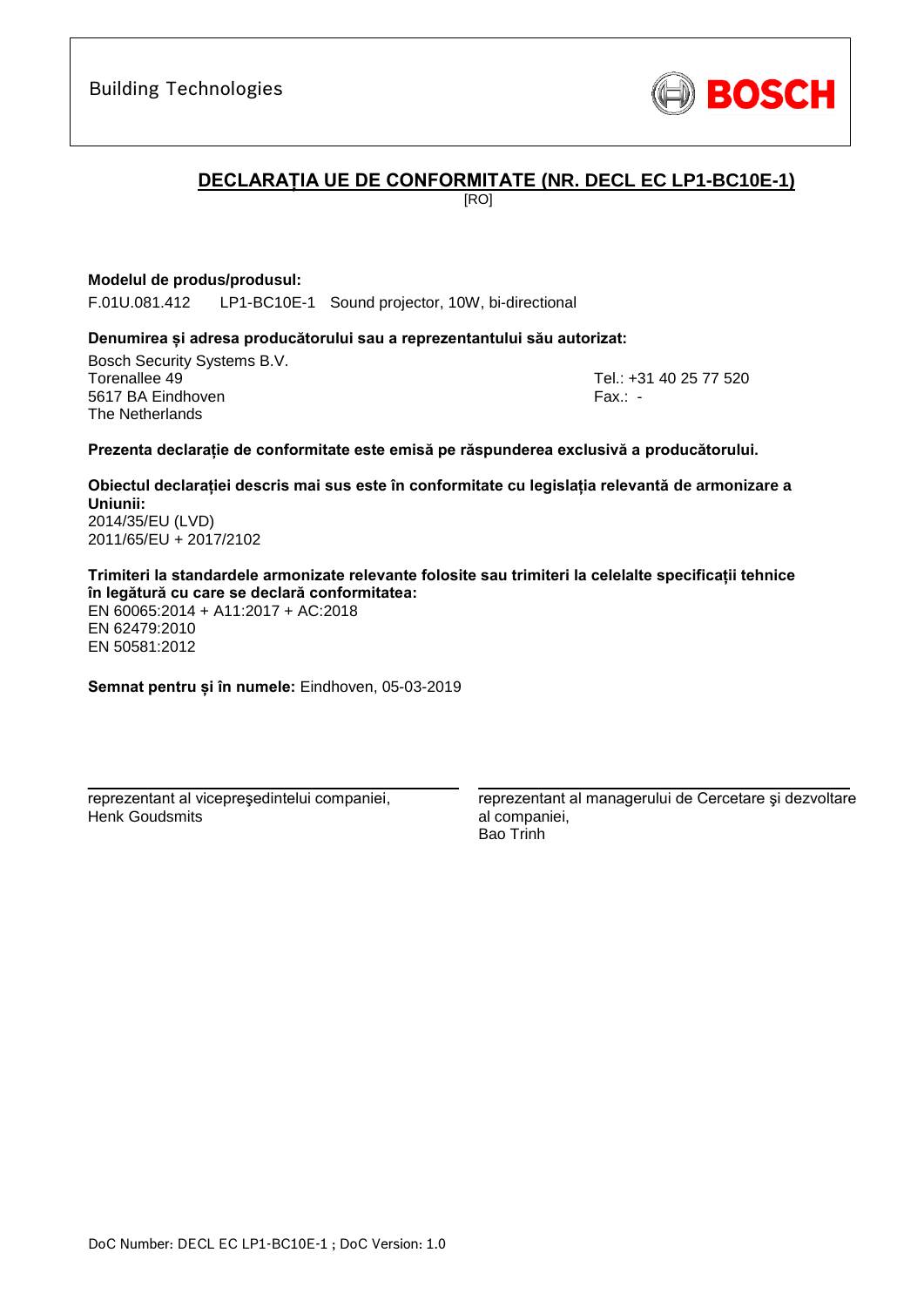

# **EÚ VYHLÁSENIE O ZHODE (č. DECL EC LP1-BC10E-1)**

[SK]

### **Typ výrobku/výrobok:**

F.01U.081.412 LP1-BC10E-1 Sound projector, 10W, bi-directional

#### **Meno a adresa výrobcu alebo jeho splnomocneného zástupcu:**

Bosch Security Systems B.V. Torenallee 49 Tel.: [+31 40 25 77 520](#page-0-0) 5617 BA Eindhoven Fax.: [-](#page-0-1) The Netherlands

#### **Toto vyhlásenie o zhode sa vydáva na výhradnú zodpovednosť výrobcu.**

**Uvedený predmet vyhlásenia je v zhode s príslušnými harmonizačnými právnymi predpismi Únie[:](#page-0-2)** [2014/35/EU \(LVD\)](#page-0-2) [2011/65/EU + 2017/2102](#page-0-2)

**Odkazy na príslušné použité harmonizované normy alebo odkazy na iné technické špecifikácie, v súvislosti s ktorými sa vyhlasuje zhoda:**

EN 60065:2014 + A11:2017 + AC:2018 EN 62479:2010 EN 50581:2012

**Podpísané za a v mene:** Eindhoven, 05-03-2019

\_\_\_\_\_\_\_\_\_\_\_\_\_\_\_\_\_\_\_\_\_\_\_\_\_\_\_\_\_\_\_\_\_\_\_\_\_\_\_\_\_\_\_

zástupca viceprezidenta obchodnej jednotky, Henk Goudsmits

zástupca manažéra pre výskum a vývoj obchodnej jednotky, Bao Trinh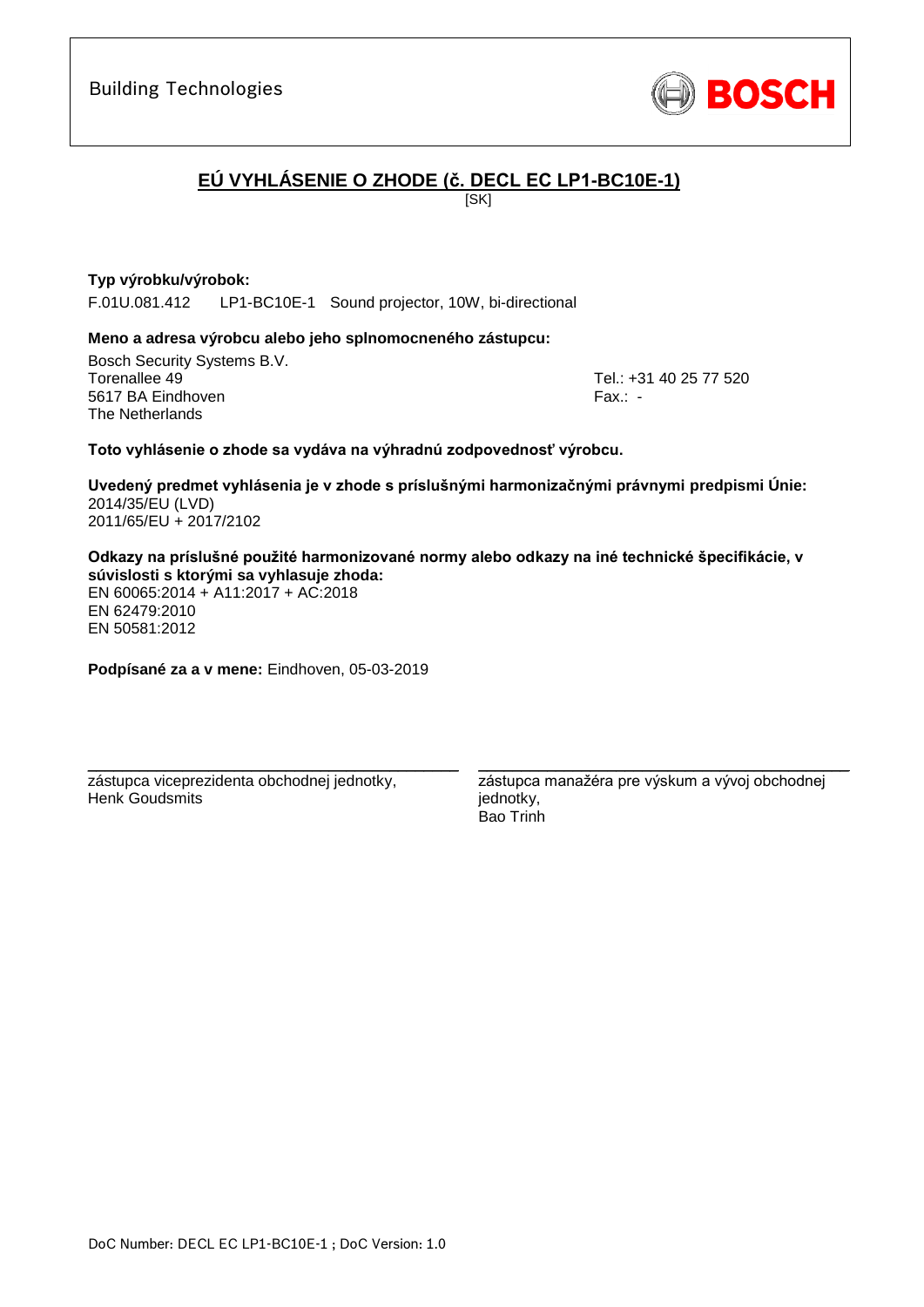**Predmet navedene izjave je v skladu z ustrezno zakonodajo Unije o harmonizaciji[:](#page-0-2)** [2014/35/EU \(LVD\)](#page-0-2) [2011/65/EU + 2017/2102](#page-0-2)

**Sklicevanja na uporabljene relevantne harmonizirane standarde ali sklicevanje na druge tehnične specifikacije v zvezi s katerimi je skladnost deklarirana:**

EN 60065:2014 + A11:2017 + AC:2018 EN 62479:2010 EN 50581:2012

**Podpisano za in v imenu:** Eindhoven, 05-03-2019

\_\_\_\_\_\_\_\_\_\_\_\_\_\_\_\_\_\_\_\_\_\_\_\_\_\_\_\_\_\_\_\_\_\_\_\_\_\_\_\_\_\_\_

DoC Number: DECL EC LP1-BC10E-1 ; DoC Version: 1.0

zastopnik podpredsednika poslovne enote, Henk Goudsmits

zastopnik direktorja poslovne enote za raziskave in razvoj, Bao Trinh

\_\_\_\_\_\_\_\_\_\_\_\_\_\_\_\_\_\_\_\_\_\_\_\_\_\_\_\_\_\_\_\_\_\_\_\_\_\_\_\_\_\_\_

# F.01U.081.412 LP1-BC10E-1 Sound projector, 10W, bi-directional **Ime in naslov proizvajalca ali njegovega pooblaščenega zastopnika:**

**Ta izjava o skladnosti je izdana na lastno odgovornost proizvajalca.**

Bosch Security Systems B.V. Torenallee 49 Tel.: [+31 40 25 77 520](#page-0-0) 5617 BA Eindhoven Fax.: [-](#page-0-1) The Netherlands

**Model proizvoda/proizvod:**

## **IZJAVA EU O SKLADNOSTI (št. DECL EC LP1-BC10E-1)**

 $|S_L|$ 

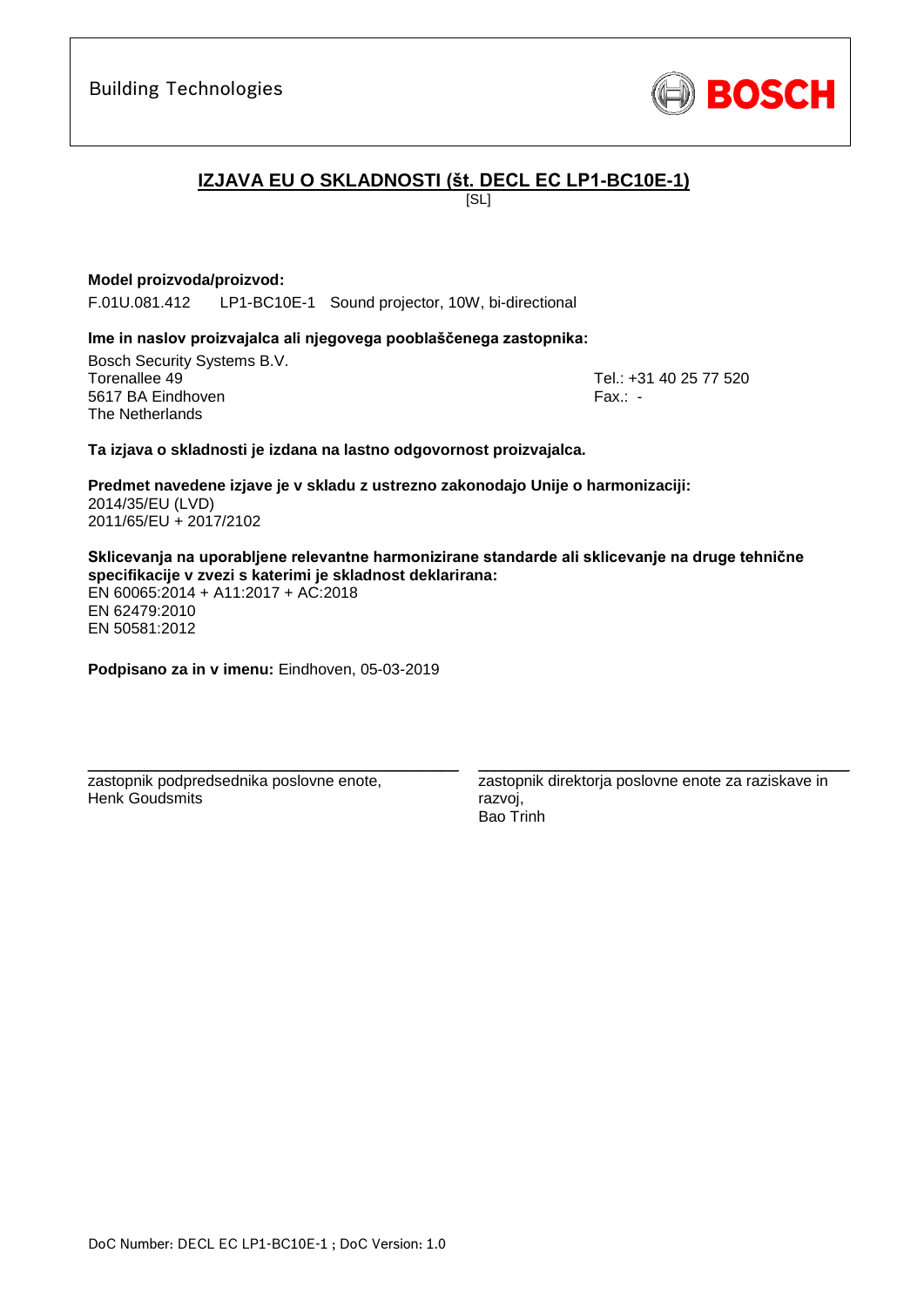

## **EU-VAATIMUSTENMUKAISUUSVAKUUTUS (N:o DECL EC LP1-BC10E-1)**

[FI]

#### **Tuotemalli/tuote:**

F.01U.081.412 LP1-BC10E-1 Sound projector, 10W, bi-directional

#### **Valmistajan tai sen valtuutetun edustajan nimi ja osoite:**

Bosch Security Systems B.V. Torenallee 49 Tel.: [+31 40 25 77 520](#page-0-0) 5617 BA Eindhoven Fax.: [-](#page-0-1) The Netherlands

#### **Tämä vaatimustenmukaisuusvakuutus on annettu valmistajan yksinomaisella vastuulla.**

**Edellä kuvattu vakuutuksen kohde on asiaa koskevan unionin yhdenmukaistamislainsäädännön vaatimusten mukainen[:](#page-0-2)** [2014/35/EU \(LVD\)](#page-0-2)

[2011/65/EU + 2017/2102](#page-0-2)

**Viittaus niihin asiaankuuluviin yhdenmukaistettuihin standardeihin, joita on käytetty, tai viittaus muihin teknisiin eritelmiin, joiden perusteella vaatimustenmukaisuusvakuutus on annettu:** EN 60065:2014 + A11:2017 + AC:2018 EN 62479:2010 [E](#page-0-3)[N](#page-0-4)[50](#page-0-6)581:2012

**Seuraavan puolesta allekirjoittanut:** Eindhoven, 05-03-2019

varapääjohtajan edustaja Liiketoimintayksikkö, Henk Goudsmits

\_\_\_\_\_\_\_\_\_\_\_\_\_\_\_\_\_\_\_\_\_\_\_\_\_\_\_\_\_\_\_\_\_\_\_\_\_\_\_\_\_\_\_

tutkimus- ja tuotekehitysjohtajan edustaja Liiketoimintayksikkö, Bao Trinh